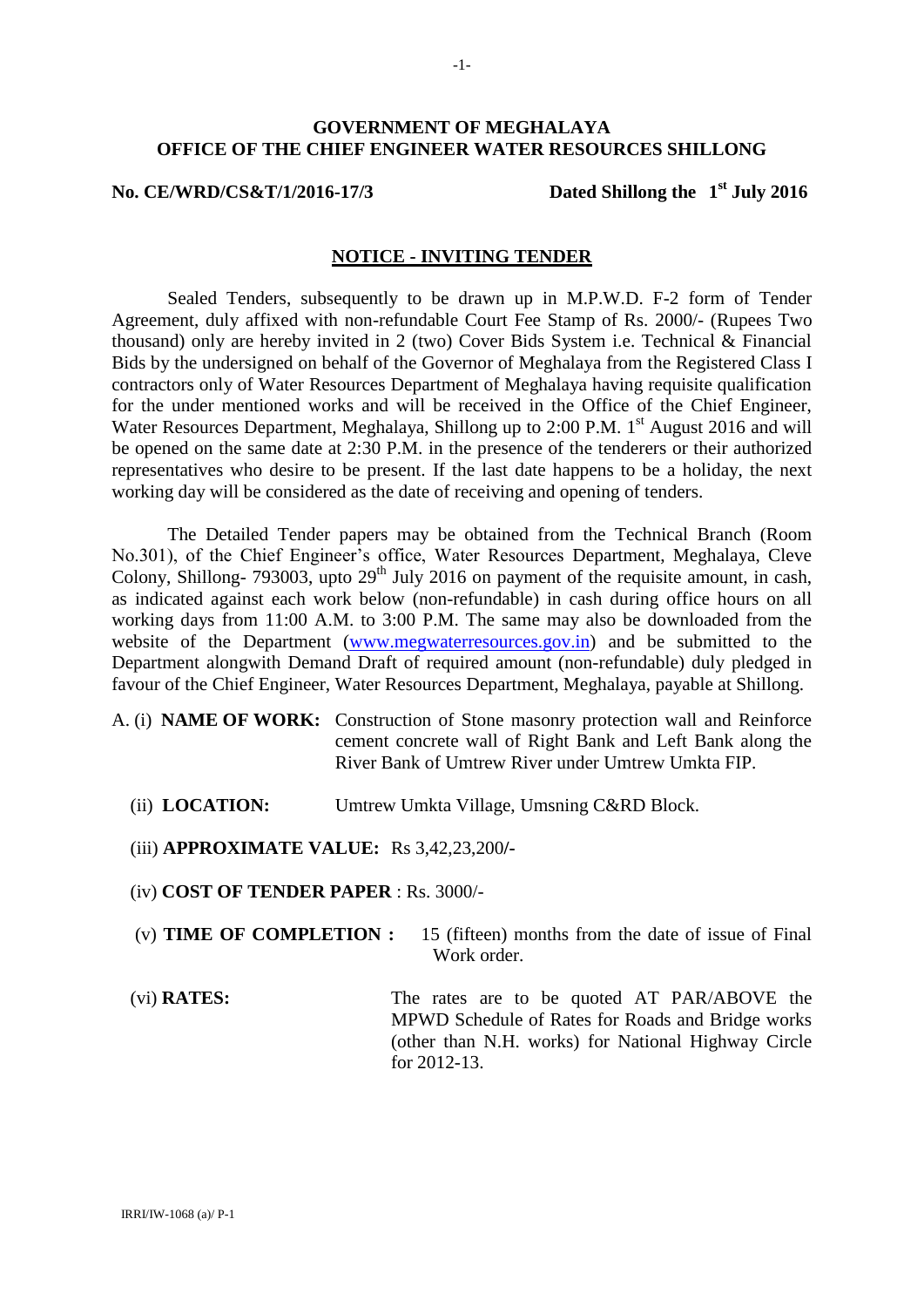- (ii) **LOCATION:** Resubelpara
- (iii) **APPROXIMATE VALUE:** Rs 1,60,69,900**/-**
- (iv) **COST OF TENDER PAPER** : Rs. 1000/-
- (v) **TIME OF COMPLETION :** 18 (eighteen) months from the date of issue of Final Work order.
- (vi) **RATES:** The rates are to be quoted AT PAR/ABOVE the MPWD Schedule of Rates for Buildings for 2013-14 for Garo Hills.
- C. **EARNEST MONEY:** Successful tenderer shall have to deposit Earnest Money @ 2% of tender value.

### D. **QUALIFYING CRITERIA:-**

- 1. In case of Joint venture both the partners should submit Trading License and Labour Certificate.
- 2. The prospective tenderers should have satisfactorily completed during the last five years at least one work of similar nature and having a magnitude of 40% (price updated @ 10% per annum compoundable) of the project cost for which prequalification is sought for or currently executing satisfactorily at least 1 (one) work of similar nature and having completed billing not less than 40% of the value of the work for which prequalification is sought.
- 3. The prospective tenderers or any of their constituent partner should not have abandoned any work nor any of their contract work should have been rescinded during the last 5 (five) years.
- 4. The prospective tenderers shall have their own or furnish documentary proof for acquisition (hire/purchase) of plants and machineries to be utilized in the execution of work (supporting documents are to be enclosed).
- 5. The prospective tenderers or any of their constituent partners shall have requisite key personnel and quality control equipments for the execution of the work which will include Project Manager, site Engineer (supporting documents are to be enclosed).
- 6. The average annual turnover of the prospective tenderers or their constituent partner over the last 5 (five) years shall not be less than 40% (forty percent) of the project cost updated @ 10 % (Ten percent) per annum compoundable.
- 7. The working capital of the prospective tenderers or their constituent partners shall not be less than 10% (ten percent) of the project cost.
- 8. The available bid capacity of the prospective tenderers shall be more than the project cost which will be calculated as per provision of the bid documents.
- 9. Non-tribal contractors shall have to furnish valid Trading License from the respective Autonomous District Council of Meghalaya, while submitting their tender, otherwise the tenders will not be considered as valid.
- 10. Those who fulfill all the above conditions are only eligible to cast their tender.
- 11. The Chief Engineer, Water Resources, Meghalaya Shillong, reserves the right to accept or reject any or all tender without assigning any reason thereof.

**SHRI. K.D. PHAWA Chief Engineer (WR) Meghalaya, Shillong**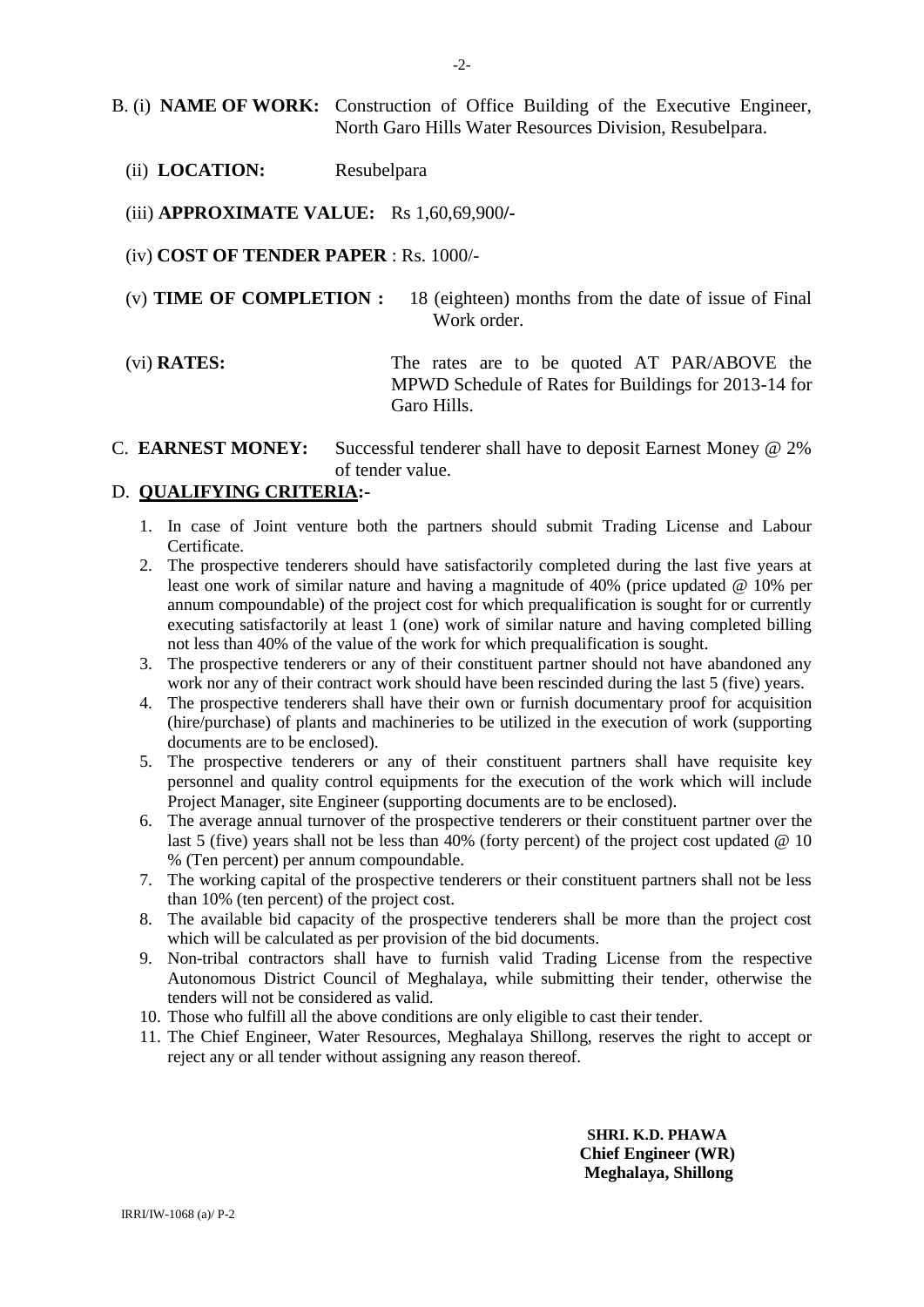#### **No. CE/WRD/CS&T/1/2016-17/3**

#### *Copy to :-*

- 1. The Commissioner and Secretary to the Govt. of Meghalaya, Water Resources Department, for favour of information.
- 2. Director of Information and Public Relation Govt. of Meghalaya for publishing in 2 (two) issues of widely circulated local newspaper. (English & Vernacular)
- 3. Superintendent of Govt press for favour of printing in the Meghalaya Gazette.
- 4. State Informatics Officer for favour of uploading the Detailed Tender in the Department's website.(soft copy enclosed).
- 5. Superintending Engineer (WR) Shillong /Tura Circle, Superintending Engineer (F/C) for information and displaying in office notice board.
- 6. All Executive Engineers (W/R & FC), for information and for displaying in office notice board.
- 7. Office Notice Board.

**SHRI. K.D. PHAWA Chief Engineer (WR) Meghalaya, Shillong**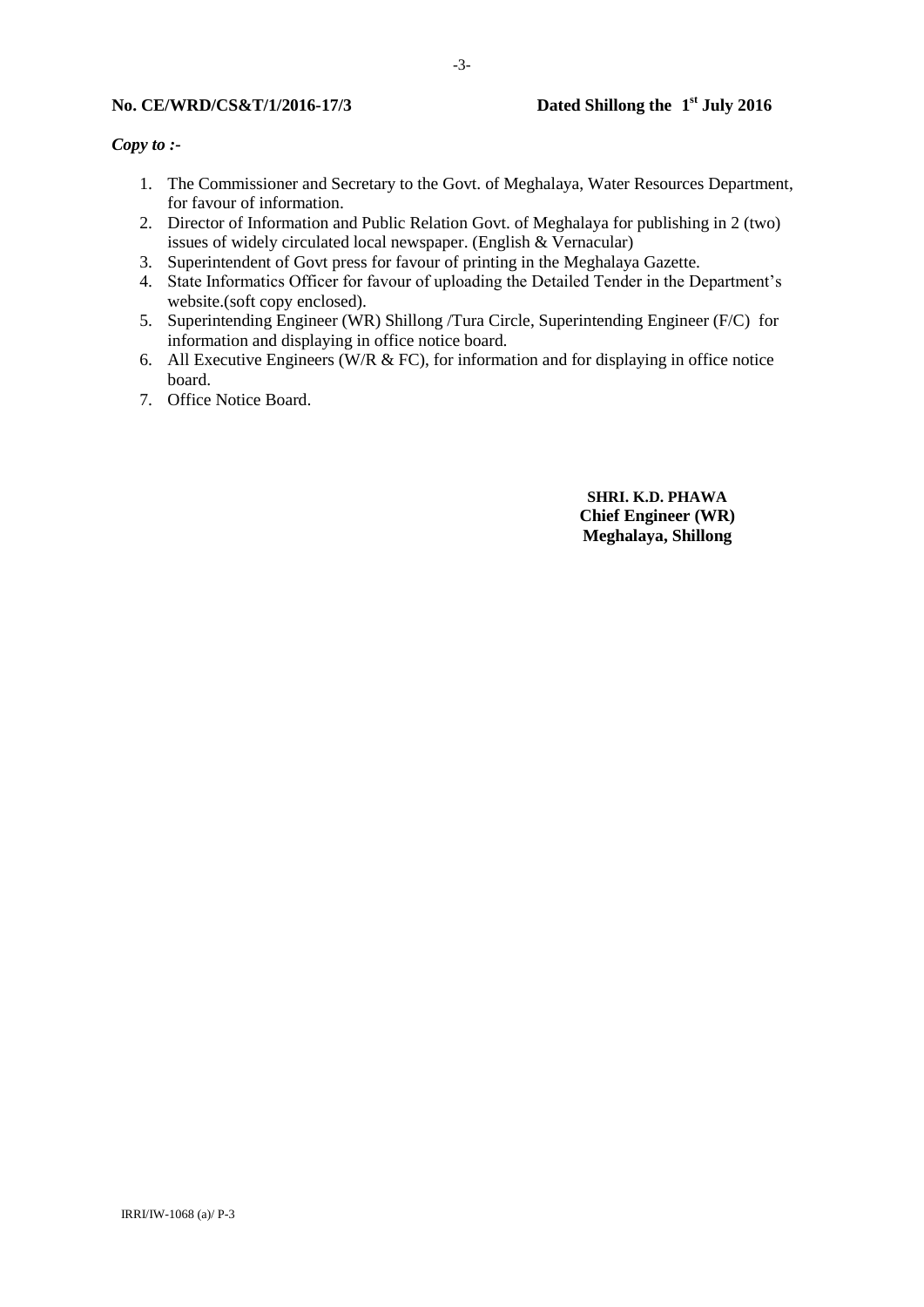#### **CHECK LIST**

For facilitating quick checking of the tenders, the tenderers are advised to fill up all appendices and to ensure that enclosures / attachments are enclosed in the following order:-

- 1. Receipt for purchase of tender papers, NIT, terms and conditions, appendices, court fee stamps etc.
- 2. Registration card.
- 3. Certificate regarding VAT, professional tax, Pan Card.
- 4. Labour licence, trading licence.
- 5. Documents for possession / hiring of machineries.
- 6. Documents regarding technical personnels.
- 7. Experience certificates, work done statements, completion certificates, work orders etc.
- 8. Balance sheets etc.
- 9. Any other papers not mentioned above.

#### **SHRI. K.D. PHAWA Chief Engineer (WR) Meghalaya, Shillong**

Detailed mailing address of the tenderer alongwith PIN Code should be given in every space provided for the same.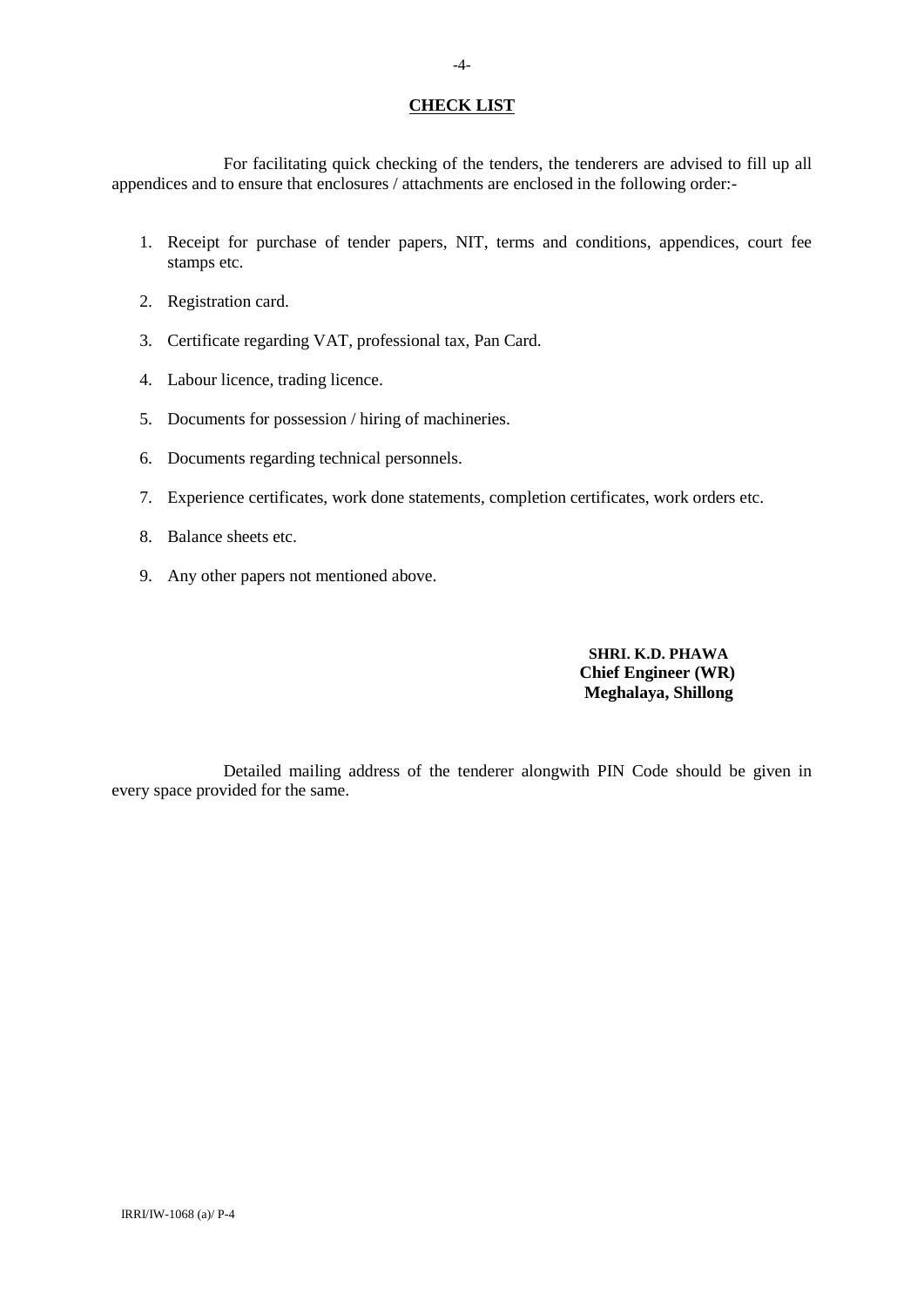**NB: The tenderers are instructed to read all the terms and conditions carefully and to fill up all the appendices.Tenderers should sign in each and every page of the terms and conditions failing which the tender may be liable to be rejected. Detailed mailing address of the contractor along with PIN should be given in every space provided for the same.**

#### **TERMS AND CONDITIONS**

- 1. a. **TIME OF COMPLETION:** 15 (fifteen) months from the date of issue of Final Work order. For works under schemes like NABARD, AIBP, RRR of Water Bodies time of completion be referred to Sl.33.6 & Sl.33.7
	- b. **MODE OF PAYMENT:** According to progress of work and subject to availability of fund.
- 2. Non-Tribal Contractors/Firms shall have to furnish the valid Trading License from the respective Autonomous District Council along with the Tender; otherwise their tenders shall be rejected.
- 3. The prospective tenderers should (i) have satisfactorily completed during the last 5 (five) years at least 1 (one) work of similar nature and having a magnitude of at least 40% (price updated @ 10% per annum compoundable) of the value of the contract for which pre-qualification is sought or (ii) be satisfactorily executing currently at least 1(one) work of similar nature and having complete billing not less than 40% of the value of the work for which pre-qualification is sought. (In case of (ii) amount of billing should invariably be furnished in Appendix-5).
- 4. The prospective tenderers or any of the constituent partner should not have abandoned any work nor should any of their contract works have been rescinded in the last 5 (five) years.
- 5. The average annual financial turnover of the prospective applicant over the last 5 (five) years shall not be less than 40% of the project cost. (Balance sheets for the last five years, to be signed by the Chartered Accountant, should be enclosed without which the tenders will be rejected. The abstract of Annual Turnover and Working Capital for those last five years, to be signed by the Chartered Accountant is to be submitted as per Appendix-3.
- 6. The prospective applicant or any of their constituent partners shall have their own plants, machineries and equipments for execution of the work or furnish documentary proof for acquisition (hire/purchase) of plants and machineries to be utilized in the execution of work. Supporting documents are to be enclosed without which the tenders are liable for rejection.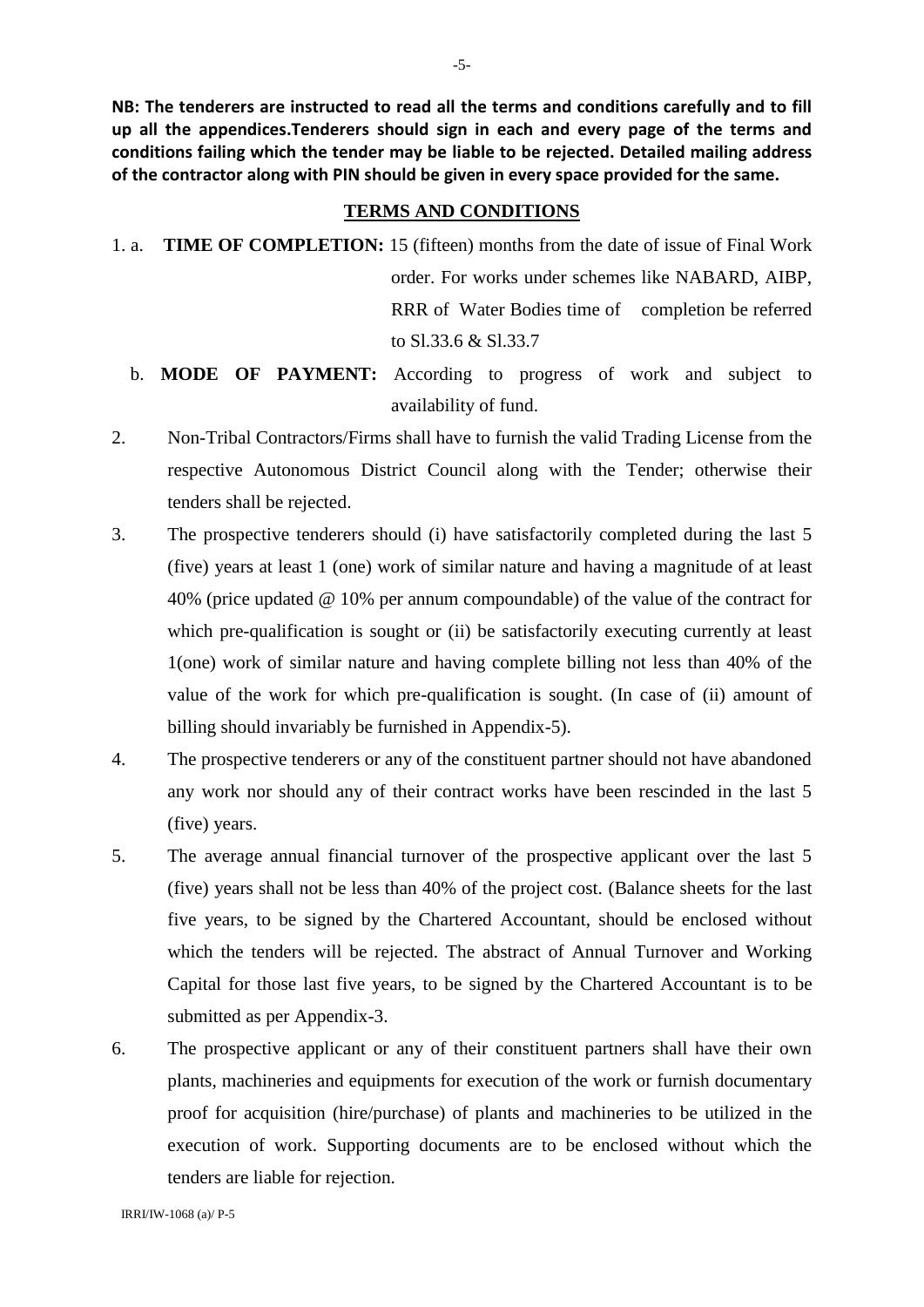- 7. The prospective applicant should have minimum key personnel with adequate experince for the project which include Project Manager (any Degree holder), Site Engineer (Minimum qualification B.E., Civil), Quality Control Personnel (Minimum Qualification Diploma Civil).The information in this regard is to be submitted as per prescribed format at Appendix-6 along with supporting documents, without which the tenders are liable for rejection.
- 8. The working capital of the prospective applicant or any of their constituent partners shall not be less than 10% of the project cost.
- 9. The available bid capacity of the prospective applicant or any of the constituent partners (in case of Joint Venture) shall be more than the cost of the project, which will be calculated as per provision of the bid document. (as at  $S1.27$ )
- 10. Registered contractor/Firm who fulfill all the above conditions are only eligible to cast the Tender.
- 11. In case of joint venture, both the partners should submit trading license and labour certificate.
- 12. The Chief Engineer Water Resources, Meghalaya Shillong has the right to accept or reject any or all tender without assigning any reason thereof.
- 13. (a) The complete prequalification documents and price bid in separate sealed cover, duly filled in all respect, should reach the office of the Chief Engineer Water Resources, Cleve Colony, Shillong 793003 up to 2:00 PM of 1<sup>st</sup> August 2016. (b) The prequalification document in sealed cover No.A will be opened at 2:30 PM on

the same date. All the contractors or their authorized agents, whosoever desire, may remain present at the time of opening the prequalification documents.

14. The prequalification shall be based on an objective evaluation of details regarding past performance, Technical & Financial capabilities and resourcefulness of the applicant etc,.

## 15. **PROCEDURE FOR SUBMITTING TENDERS**

The tender shall be submitted in the following sealed cover: -

- 15.1(a) Sealed Cover A: The tender documents and accompaniments shall consist of the following in a sealed cover No. A which shall be superscribed "SEALED COVER-A"
- (i) A covering letter from the tenderer.
- (ii) A list of documents accompanying the tender.
- (iii) Duly executed Power of Attorney in case of Firm/Joint venture.
- (iv) Latest certified copies of professional Tax and Labour License, etc.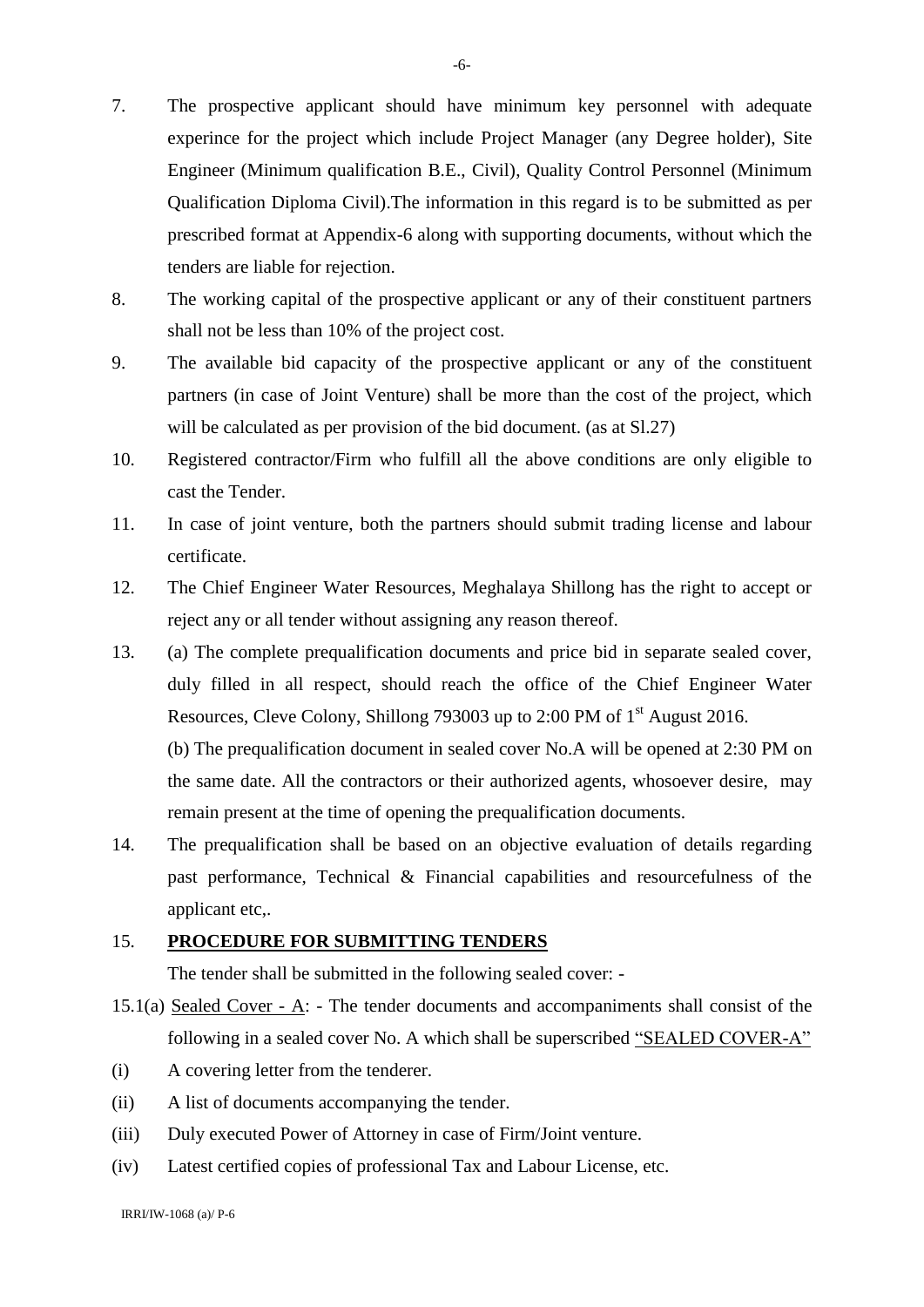- (v) The tenderer's programme of work.
- vi) Detailed outline report on the tender's methodology for execution of the work, with a note on his programme of work.
- (vii) Certificate and proforma as required in the Detailed Notice Inviting Tender document duly signed.
- (viii) A non-refundable Court Fee Stamp of Rs.2000/- (Rupees Two thousand) only purchased in Meghalaya has to be affixed to the tenders while submitting the same. No tender will be considered without the specified amount of Court Fee Stamp.
- (ix) The Detailed tender documents duly signed on every page as a token of acceptance.
- (x) Attested copy of the contractor's photograph.
- (xi) Any other information required to be submitted in accordance with this Detailed Tender document.
- (xii) Money Receipt towards cost of tender document.
- 15.1 (b) Sealed Cover B: The rates for execution of work shall be given separately in ANNEXURE – R enclosed with the Detailed Tender Document. The ANNEXURE – R shall be detached from the Detailed Tender Document and shall be submitted in a separate sealed cover superscribed "SEALED COVER - B (RATES)" & Name of Work, Tenderer's name and detailed address with PIN Code.
- 15.2 The rates shall be given both in figures and in words and shall be in English. Where there is a discrepancy between the amount in figures and in words, the amount in words shall govern.
- 15.3 Both the sealed cover A and sealed cover B shall be submitted in another bigger sealed cover.
- 15.4 The inner and outer envelopes shall:
	- (a) Be addressed to the Chief Engineer (Water Resources), Cleve Colony, Shillong-793003.
	- (b) Bear the following identification: -
	- (i) Tender for NAME OF WORK to be given.
	- (ii) Name and address, with PIN Code, of the tenderer to enable the tender to be returned unopened in case it is declared as received late or is, otherwise, unacceptable.

**N.B**: All enclosures/annexures are to be properly tagged to avoid losses. This office will not take any responsibility for the loss of any paper if they are not properly tagged.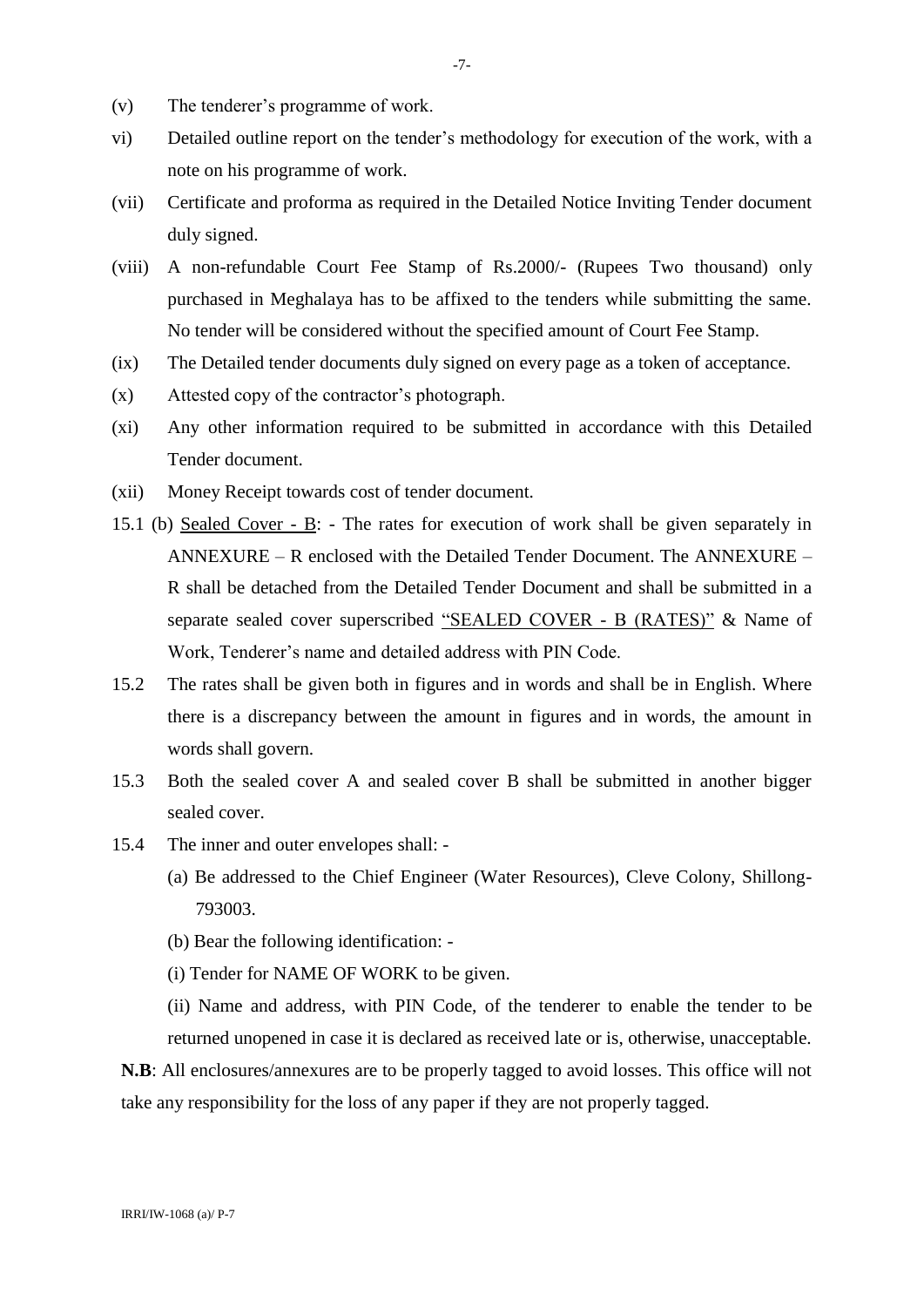### 16. **RATES**: -

- 16.1 Rates for the work mentioned in the fore-going clauses are to be quoted in ANNEXURE-R for the items covered by (1) the S.O.R. of MPWD for Roads & Bridge Works (other than N.H. works) for National Highway Circle for the year 2012-13 for work at 'A' and (2) S.O.R of MPWD for Building for 2013-14 Garo Hill for work at 'B'.
- 16.2 The rates quoted by the tenderers shall be inclusive of all expenses for proper and entire completion of the work to the relevant specifications and to the satisfaction of the engineer in-charge and shall amongst other things include all taxes, octroi, royalty, V.A.T., income tax, supply of materials, carriage of materials, water plants and equipment, incidental charges, power supply. It shall also include all cost involved in construction such as necessary labour sheds, godown, dismantling work, dewatering of foundation, shoring in excavation, removal of logs etc. The quoted rate shall cover all incidental expenditure for satisfactory completion of the Scheme.
- 16.3 Meghalaya Value Added Tax and cess, as applicable will be deducted from each and every bill for the works, payable to the contractor, as per the prevailing rates.

### 17. **OTHER CONDITIONS FOR SUBMISSION OF TENDERS: -**

- 17.1 The tenderers shall, prior to submitting their tender for the work, also inspect the site and satisfy themselves on their own as to the hydrological, climatic and physical condition prevailing at site, the nature, extent and practicability of the work, availability of housing, power supply, and other facilities. The availability of different materials and their adequacy, the extent of lead and lift require for execution of the work, labour and probable sites for labour camp, stores, godown etc. They shall take into consideration the local conditions, traffic restriction, obstruction in work, if any, over the entire period required for completion of the work and shall allow for all such extras likely to be incurred due to any such conditions, obstruction, restriction etc. They shall themselves obtain all necessary informations as to risk, contingencies and other circumstances which may affect or influence their tender. No other change consequent to any misunderstanding or otherwise shall be allowed after casting their tenders.
- 17.2 The tenderers shall be deemed to have full knowledge of the site, whether he inspected it or not, and no extra charges consequent to any misunderstanding or otherwise shall be allowed.
- 17.3 For any other information, the same may be obtained from the office of the Executive Engineer, (Water Resources) of concerned Division / Executive Engineer (FC/WB/RB) Shillong.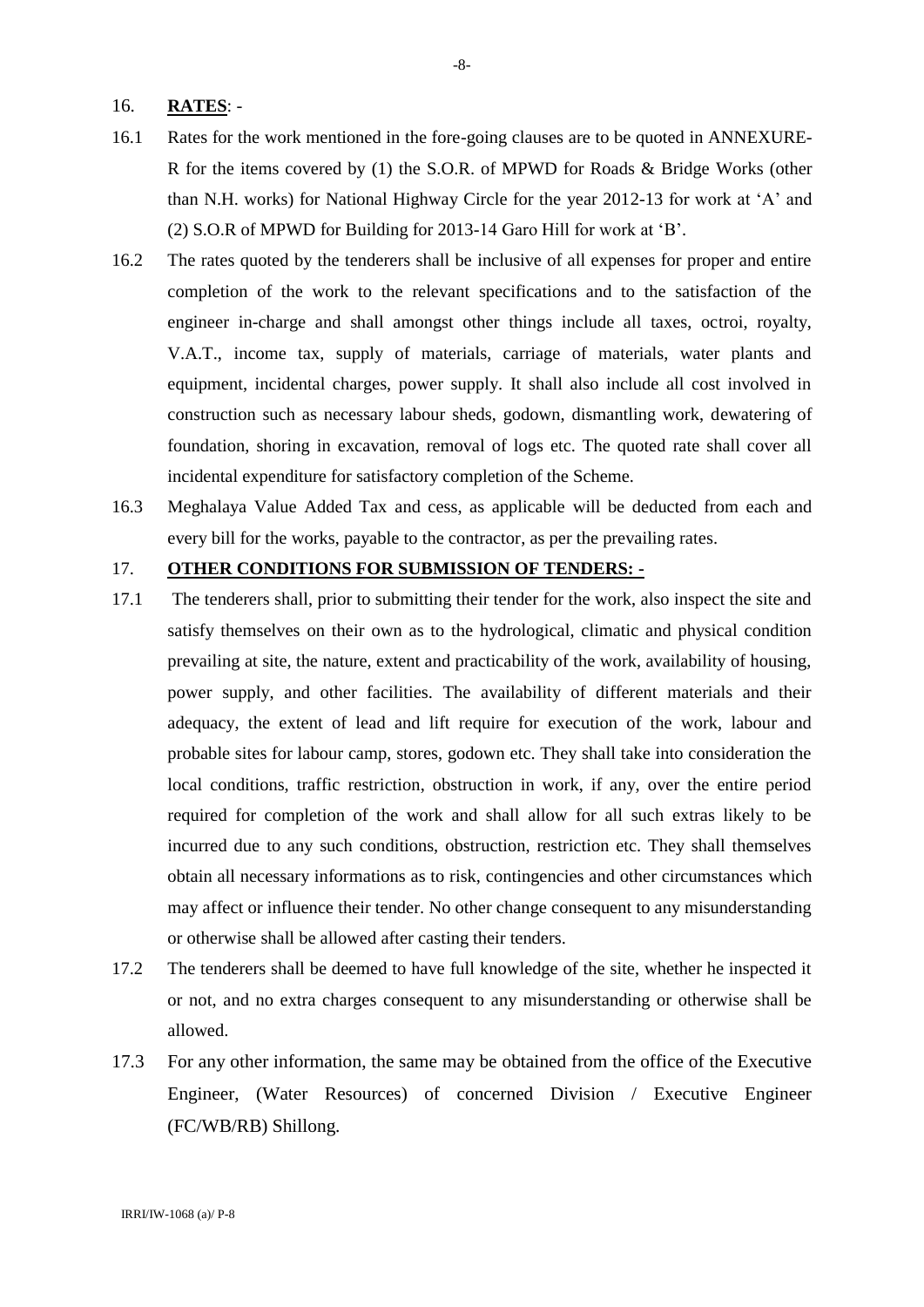- 17.4 All corrections, interpolations or cutting in these tenders shall be attested in ink/ dot pen by the tenderer or his authorized agent with his dated signature in ink/ dot pen. The tender shall not contain any erasures or overwriting. Use of correcting fluid shall not be allowed.
- 17.5 Any tender containing any erasures or overwriting or corrections which are not in conformity with the above, shall be rejected.
- 17.6 It will be obligatory for the tenderers to keep the offer of their tender valid for a period of 180 days from the due date of receipt of tender. If any tenderer withdraws the tender before the said period or make any modification in the terms and conditions not acceptable to the department, then the department shall without any prejudice to any other right or remedy be at liberty to treat his tender as invalid and to forfeit an amount equal to the fixed deposit at the time of registration and or any amount
- 17.7 The Chief Engineer, Water Resources Meghalaya Shillong, shall have the right to omit or suspend certain items of work, to revise or to amend the tender documents prior to the date of receipt and opening of the tender. Such revisions or amendment or extensions, if any, shall be given wide publicity through newspapers and communicated to all concerned in the form of corrigendum by post.
- 17.8 All works shall have to be carried out as per specification conforming to the relevant specifications and I.S.code of practice.
- 17.9 The agreement shall be subsequently drawn up in the PWD F-2 form and this Detailed Tender document shall form part and parcel of the agreement. The terms and conditions of these detailed tender documents shall supersede those of the PWD F-2 form wherever the former are at variance with the latter.
- 17.10 The Tenderer is to sign in all the pages of the Detailed Tender documents as a token of acceptance of the various conditions of this tender documents, without which the tender is liable to be rejected.
- 17.11 The acceptance of tender will rest with the Chief Engineer, Water Resources, Meghalaya Shillong, who does not bind himself to accept the lowest tender or any tender and reserve the right to reject any or all the tenders received without assigning any reasons thereof.
- 17.12 If either the Contractor himself or any of his employee were retired Government employees of the gazetted rank in any Government Department they should give the date of retirement and if their retirement is within 3 (three) years from the date of calling the tender, necessary permission from the Government is to be obtained and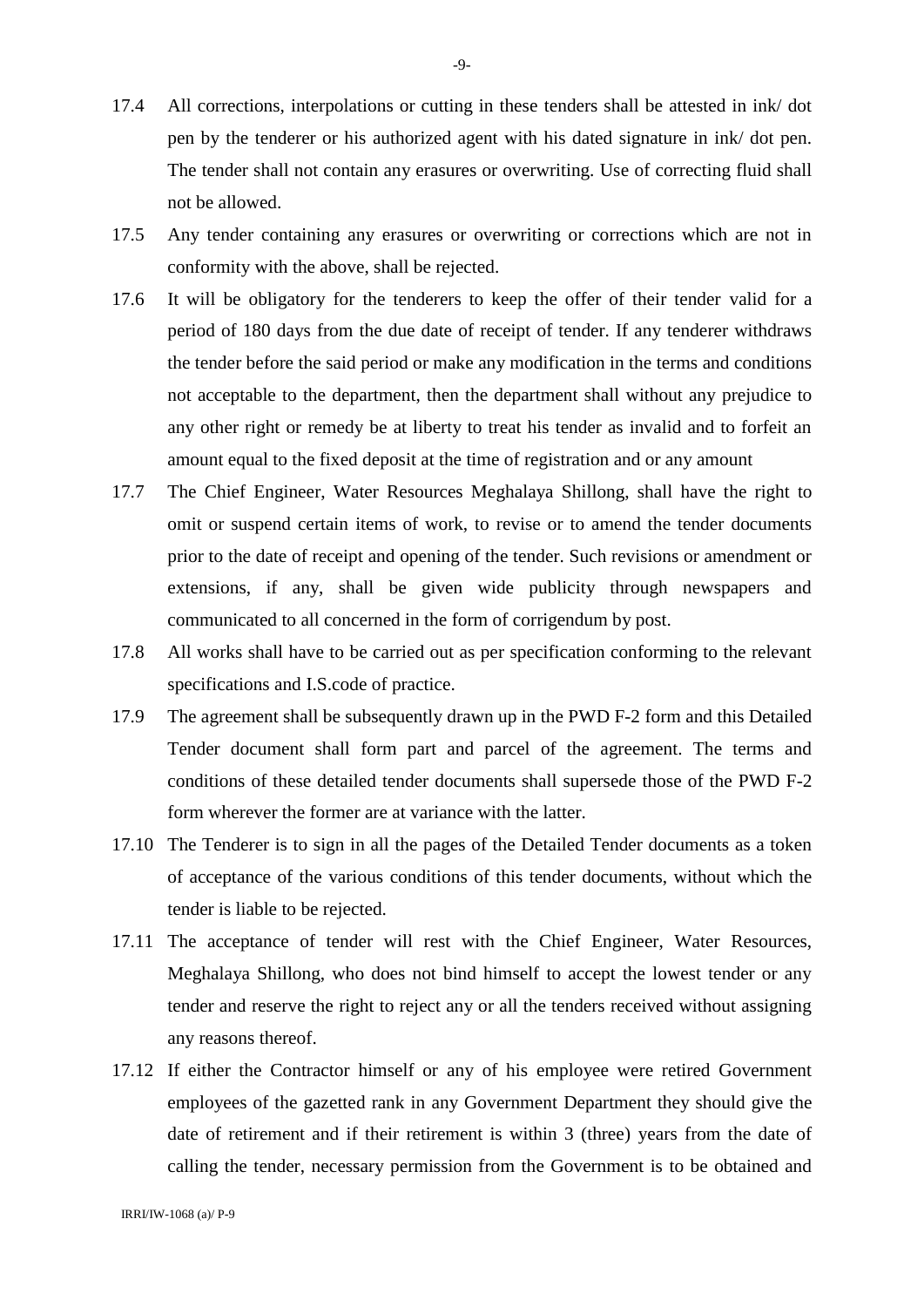enclosed alongwith the tender. If this condition is not fulfilled the tender is liable to be rejected. Technically qualified and experienced person(s) as will be approved by the Engineer in-charge shall have to be kept at site by the contractor to supervise all the work.

- 17.13 Canvassing in connection with the acceptance of the tender is strictly prohibited and is liable to disqualify the tender without assigning any reason thereof.
- 17.14 Tools and Plants as available and as can be spared will be lent by the Department to the tenderer on usual hire charge and terms as per P.W.D. Codes and Rules. Before submitting the tender, the tenderer should ascertain from the Executive Engineer of concerned Division about the availability and terms of hire of tools and plants. The tenderers shall be responsible for collaboration with other contractor so as to expedite the execution of his or other contractor's work which may run simultaneously. The hire charge of tools and plants shall be as per current rate of the concerned Water Resources Division. The hire charge of tools and plants lent to the contractor will be recovered from every bill of the contractor. The tools and plants will be issued from the nearest Water Resources godown and shall be returned to the Water Resources godown /Compound in good condition at the contractor's own cost and expenses. No final bill will be paid to the contractor unless the materials are returned in good condition.

#### 18. **OPENING OF TENDER**: -

- 18.1 The tender document in sealed cover A will be opened by the Chief Engineer Water Resources Meghalaya Shillong or such officer as may be authorized on his behalf in the office of the Chief Engineer Water Resources Meghalaya Shillong-3 on 1<sup>st</sup> August 2016 at 2:30hrs in the presence of the tenderers or their authorized representative who desire to be present. In case the above date is declared as a holiday, the tenders will be opened on the following working day at the same time and place.
- 18.2 The price bid of those tenderers found to be qualified by the Chief Engineer Water Resources, Meghalaya Shillong shall be opened at a later date to be notified.
- 18.3 The Chief Engineer, Water Resources, Meghalaya Shillong, reserves the right to open or not to open the price bid in Sealed Cover - B of any tenderer without assigning any reason(s) thereof.

### 19. **EARNEST MONEY**:-

19.1 Registered Class I Contractor of Water Resources need not furnish the Earnest Money at the time of submission of tender.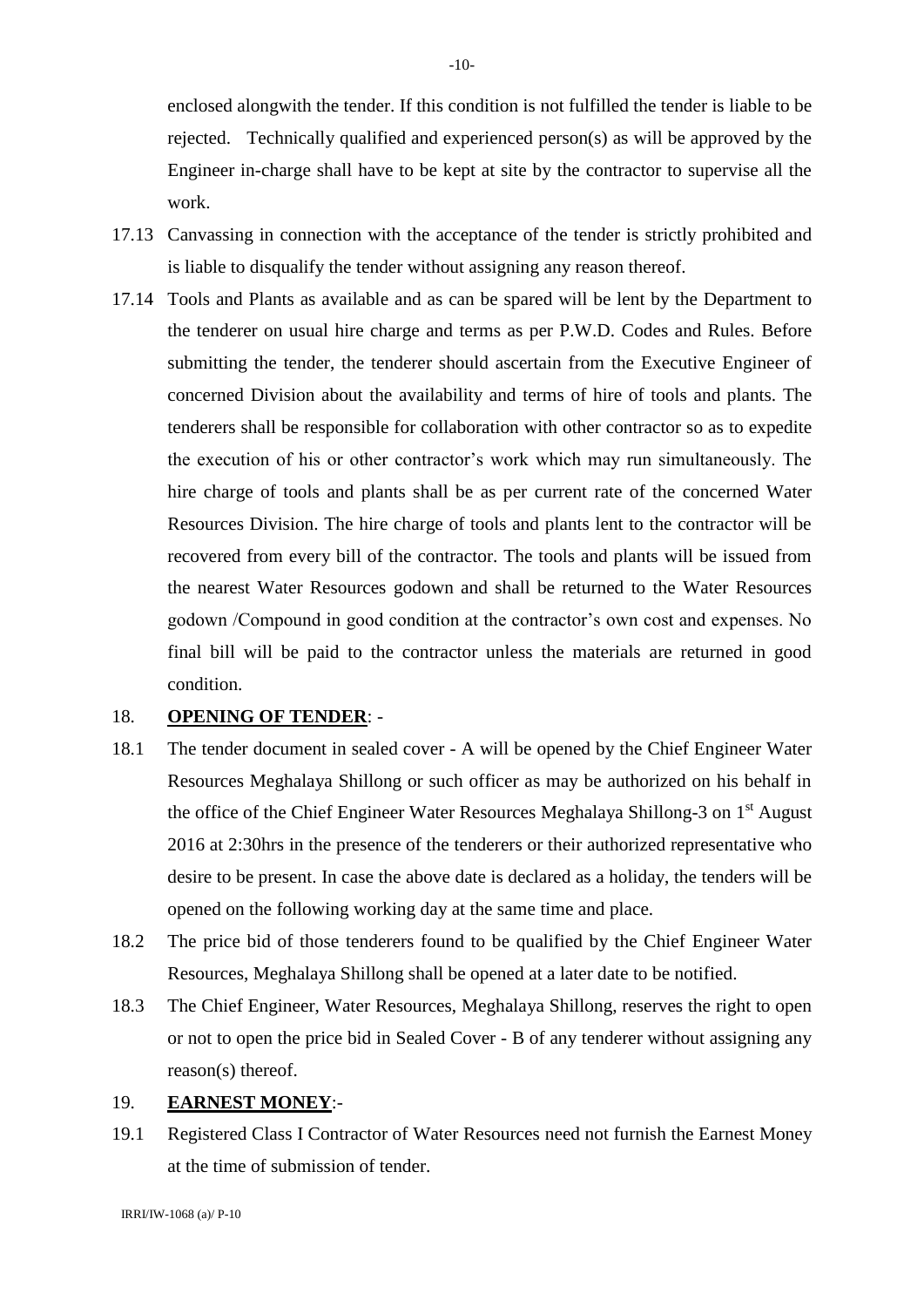19.2 The Earnest Money or the Fixed Deposit for the amount prescribed duly pledged to the concerned Executive Engineer (WR) is to be deposited by the selected contractor before signing the Tender agreement. This earnest money or Fixed Deposit will be forfeited to the Govt. if the contractor fails to start the work within the stipulated time or abandon the work at the later stage of progress.

### 20. **REJECTION OF TENDERS**: -

- 20.1 All tenderers are hereby cautioned that conditional offer or deviation from the conditions of contract or other requirement stipulated in these tender documents shall be summarily rejected as non-responsive and shall not be considered further in tender evaluation and contract award.
- 20.2 A tender not accompanied by current Professional Tax Certificates, VAT Certificate may be liable for rejection.
- 20.3 Canvassing in connection with a tender in any form, renders the tender liable to be rejected.
- 20.4 Tenders not accompanied by necessary details and relevant documents are liable to be rejected.
- 20.5 Tenders not affixed with the stipulated Court Fee Stamp shall be summarily rejected.
- 20.6 Tender containing any erasures or otherwise defective may be rejected.

#### **PRE-QUALIFICATION PARTICULARS** 21. **GENERAL INFORMATION: -**

- 21.1 The applicant shall give details of his/her registration with Meghalaya Water Resources Department.
- 21.2 Attested copies of registration certificate shall be submitted along with the tender.
- 21.3 Attested photograph of the applicant shall also be submitted along with the tender.
- 21.4 The structure and organization details shall be given in Appendix-2. In case of firms, a certified copy of the Articles of Association or Power of attorney shall be submitted along with the tender.

### 21.5 **EXPERIENCE**: -

21.6 The applicant shall furnish details of their turnover in Appendix-3. Supporting documents, such as audited report and balance sheets from Chattered Accountant, income tax returns, certificate from the Executive Engineer shall be submitted along with the tender. Abstract of Balance Sheets for the last five years showing Turnover & Working Capital as per Annexure – 3 filled up and signed by Chartered Accountant should invariably be filled up.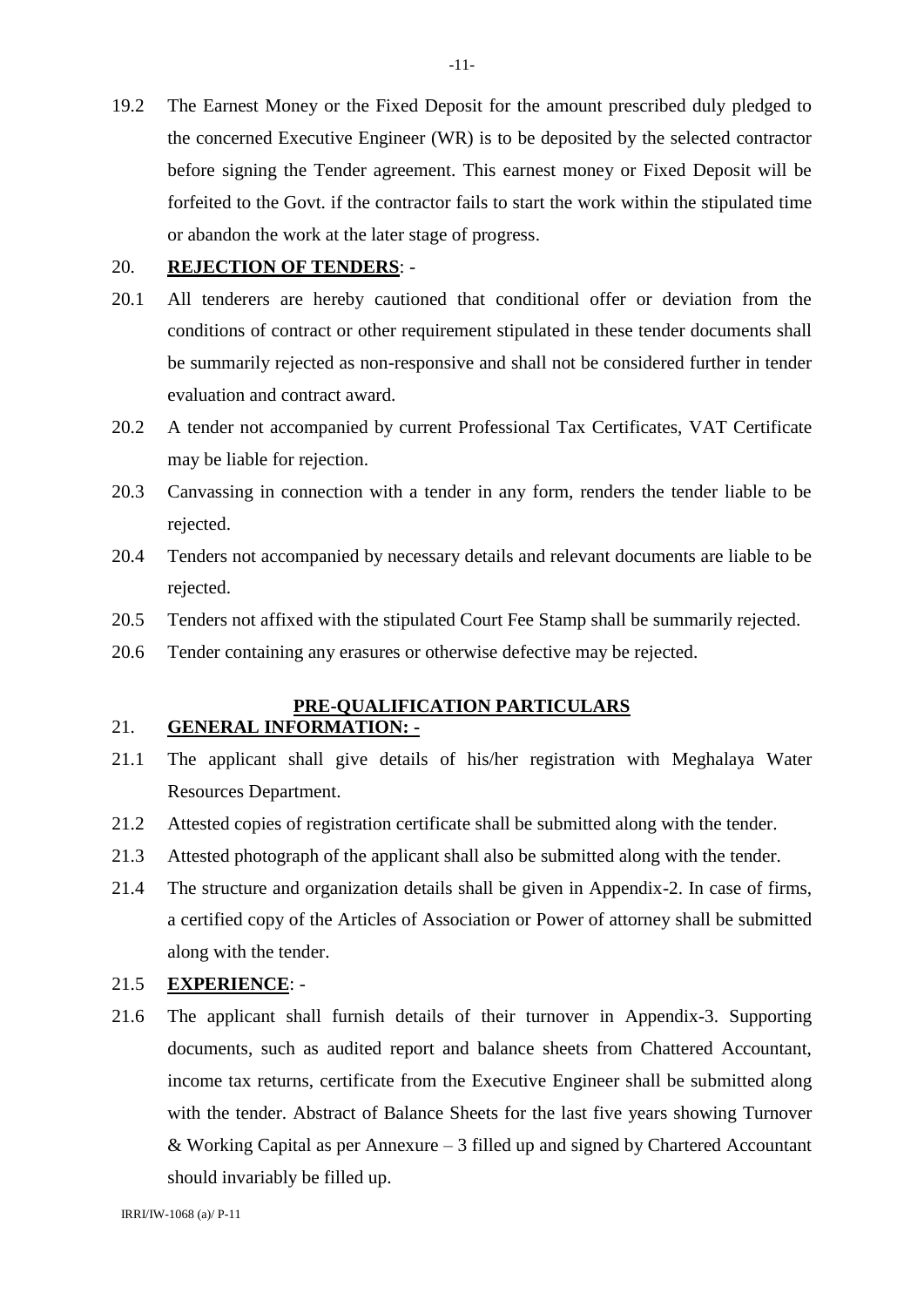- 21.7 The applicant shall give details of experience in construction of similar type of works in Appendix-4 (Just filling up as "enclosed" will not be accepted). Certificates of successful completion of the works and regarding the quality of works shall be obtained from the concerned Executive Engineer in whose jurisdiction the work was completed, and attested copies shall be enclosed with the applications. The certificates shall clearly indicate the name of works, nature of works along with Tender value. (For construction of headwork, the similar nature of works are (i) Construction of Barrage/Headwork & (ii) Permanent RCC bridges only).
- 21.8 The Applicant shall give details of the works in progress on current contract commitments in Appendix-5 (Just filling up as "statement enclosed" or "enclosed" will not be accepted).

### 22. **TECHNICAL PERSONNEL**: -

- 22.1 The Applicant must have suitable qualified personnel to fill the position given in Appendix-6. The details shall be correctly furnished as required in Appendix-6.
- 22.2 An undertaking from the Technical Personnel along with their photograph and Educational Qualification Certificate shall be enclosed along with the application.

### 23. **PLANTS AND MACHINERIES**: -

- 23.1 The Applicant shall give details of the Plants and Machineries and equipments available with the applicant with requisite documentary proof in the form of court affidavit or certificate of possession of machinery & equipment to be given by an officer not below the rank of Executive Engineer.
- 23.2 The Applicant may indicate the equipments he /she intend to procure/hire with necessary undertakings.

## 24. **FINANCIAL POSITION**: -

- 24.1 The applicant shall demonstrate that he/she has access to or has available, liquid assets (Working capital and cash in hand) and/or credit facilities of not less than 10% of the contract applied for.
- 24.2 Banker's certificate in Bank's letter head and relevant documents shall be enclosed with the application to prove the applicant's financial capacity and credit facility.
- 24.3 The details of the applicant's financial capability shall be given in Appendix-7.

### 25. **LITIGATION HISTORY**: -

25.1 The applicant shall provide accurate information on any litigation or arbitration resulting from contracts completed or under execution by him/her over the last five years in Appendix-8.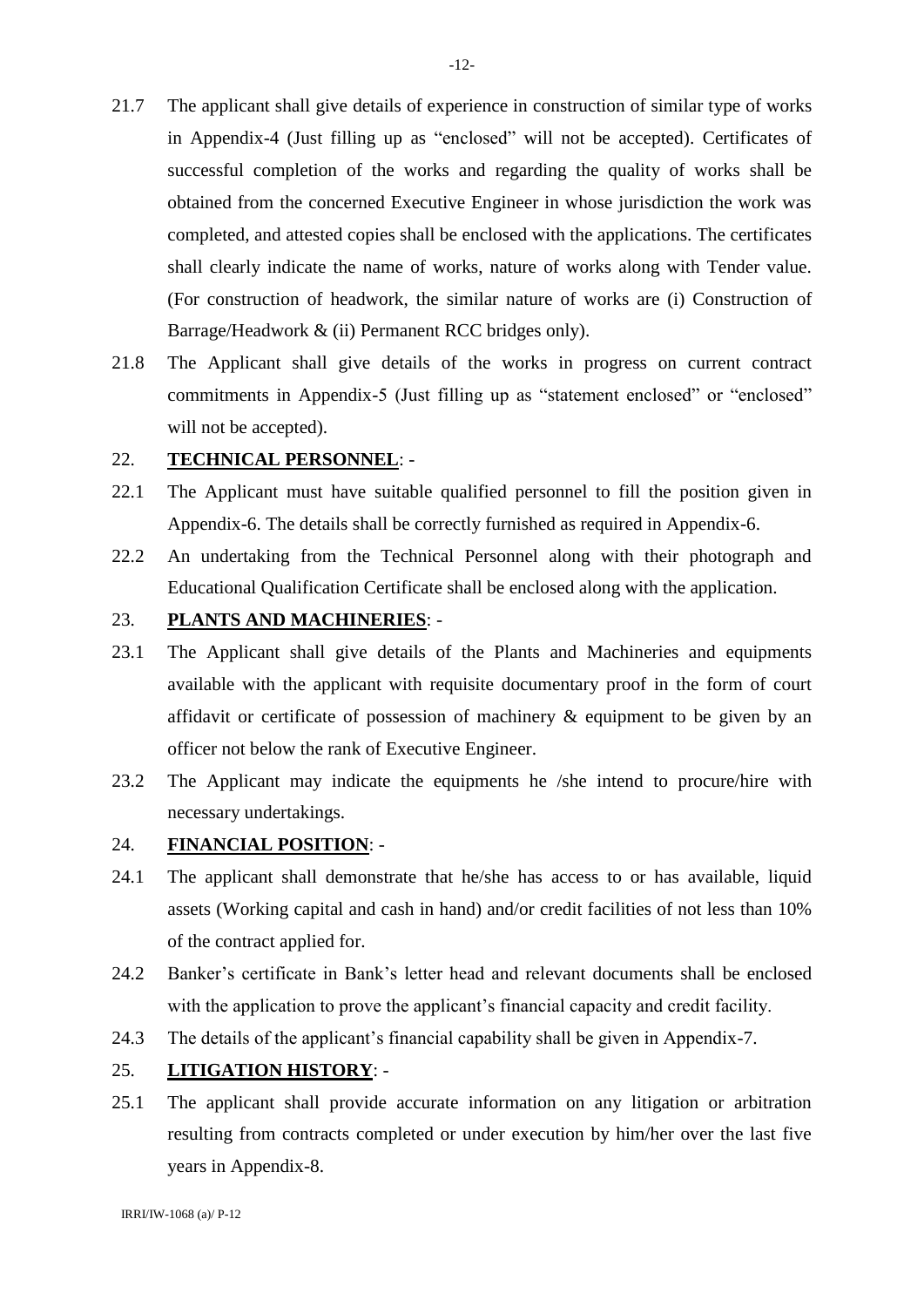25.2 Even though the Applicants meet the above criteria, they are subject to be disqualified if they have: -

(i) Made misleading or false representation in the forms, statement and attachments submitted, and/or have (ii) Records of poor performance.

### 26. **JOINT VENTURES**

- 26.1 Joint Venture must comply with the following minimum qualification requirements: -
- (i) The lead partner shall meet not less than 40% of all the qualifying criteria given in clauses 3, 5 & 8 above.
- (ii) Each of the other partners shall meet not less than 30% of all the qualifying criteria given in clauses 3, 5 and 8 above.
- (iii) The Joint Venture must satisfy collectively the criteria of clauses  $3, 5 \& 8$ , for which purpose the relevant figures for each of the partner shall be added together to arrive at the joint venture's total capacity. Individual members must each satisfy the requirements of clauses 22 and 23.
- 27. Applicants who meet the minimum qualification criteria will be qualified only if their available bid capacity at the expected time of bidding is more than the total estimated cost of the works. The available bid capacity will be calculated as under.

Available Bid Capacity =  $(A \times N \times 2-B)$ , where

 $A =$  Maximum value of Civil Engineering works executed in any one year during the last five years (updated to the current price level), rate of inflation may be taken as 10% per year which will take into account the completed as well as works in progress.  $B =$  Value of works at current price level of the existing commitments and ongoing works to be completed during the next 1.5 years (period of completion of works for which bids are invited); and

 $N =$  Number of years prescribed for completion of the works for which the bids are invited.

Note: - In case of Joint Venture the Available Bid Capacity will be applied for each partner to the extent of his proposed participation in the execution of the works.

## 28. **CONDITIONS RELATING TO AWARD OF WORK**: -

The successful tenderer will be notified by a letter that his tender has been accepted. The successful tenderer will have to furnish the necessary security deposit as per terms and conditions mentioned in clause 19 and sign the formal tender agreement to be drawn up by the Department within 15 (fifteen) days of the communication of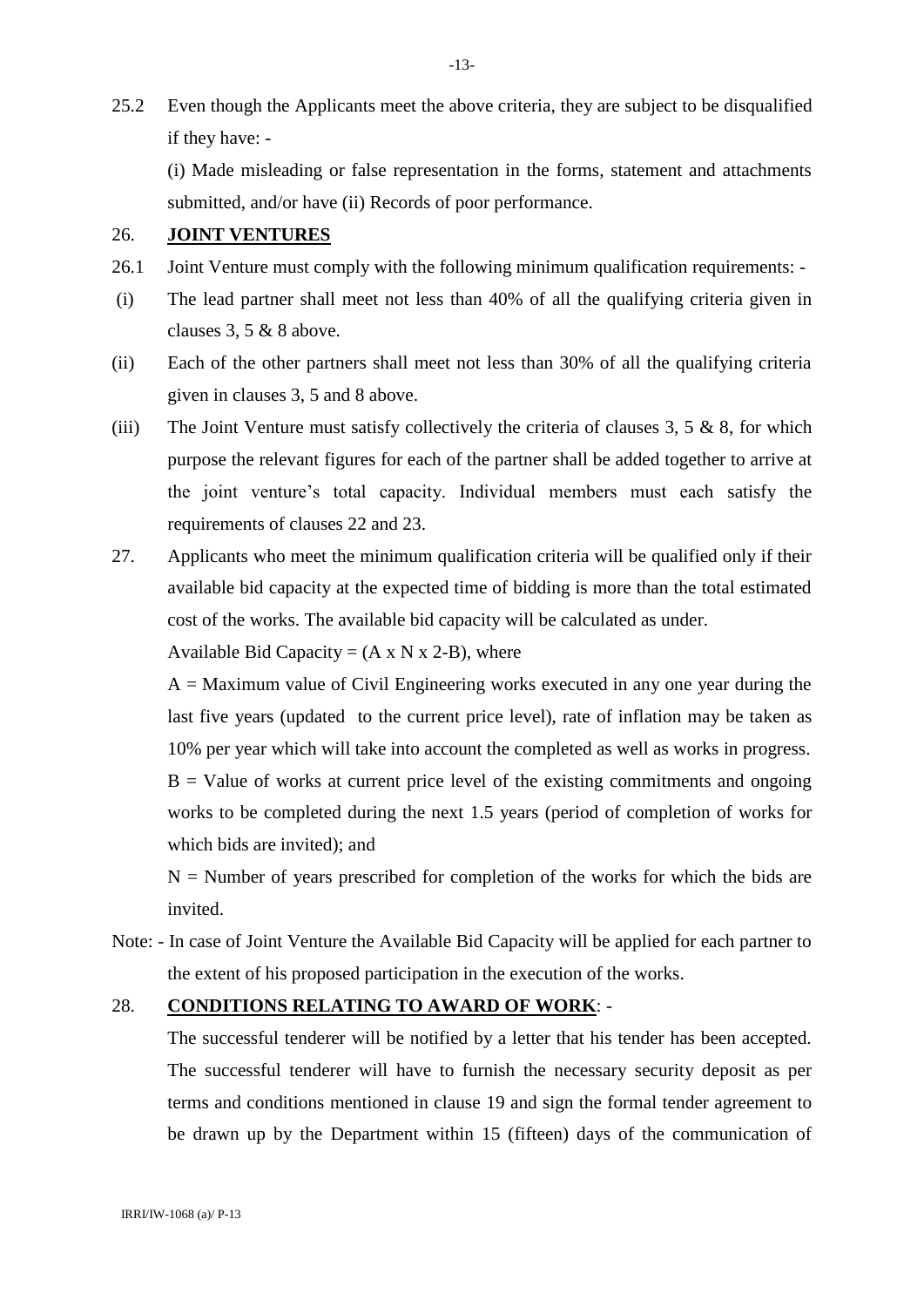acceptance of his tender. No work shall be started before signing and acceptance of the formal tender agreement.

### 29 **SECURITY DEPOSIT**: -

- 29.1. The successful tenderer will be required to furnish security deposit for the fulfillment of his contract. The total Security Deposit will be 10% (ten percent) of gross payments to the contractor. However, a security deposit in any approved form of deposit amounting to 2% (two percent) of the value of the contract will have to be furnished by the successful tenderer at the time of signing the formal tender and before issue of final work order. The balance of the security deposit shall be recovered from the contractor from his interim bills @ 8% from all payment.
- 29.2. The recovery of security deposit by deduction from running account bills does not arise in case the contractor deposits the total security deposit in the form of Government securities of deposit at call receipts for total amount, acceptable to the Government duly pledged to the Executive Engineer Water Resources, of concerned Division. Government papers tendered as security shall be taken at the surrendered value at the time of submission of the tender.
- 29.3 The Security Deposit will be retained by the Department for a period of 12 (twelve) months after completion of the work during the defect liability period. For any reason, if the final payment of the work is not made within 12 months of the date of completion, the validity of the security deposit shall have to be extended up to the date of final payment
- 29.4 In case the contractor does not complete the work or leaves the work or part of it unfinished, the security deposited by the contractor will be forfeited.
- 29.5 Preference for allotment of work may be given to landowners provided they are registered contractors of the Department.
- 29.6 The allotting authority reserve the right to split the work within a group if found necessary and practicable.
- 29.7 Blacklisted contractors either from this Deptt. or from any other Govt. Deptt will not be considered for allotment of work.

## 30 **MATERIALS**: -

30.1 Materials for construction like cement, rods, bitumen, etc, shall have to be procured by the Contractor at his own arrangement. The construction materials conforming to relevant I.S specifications shall be procured by the contractor/firm from any registered/authorized dealers/manufacturers. Documentary proof of purchase, like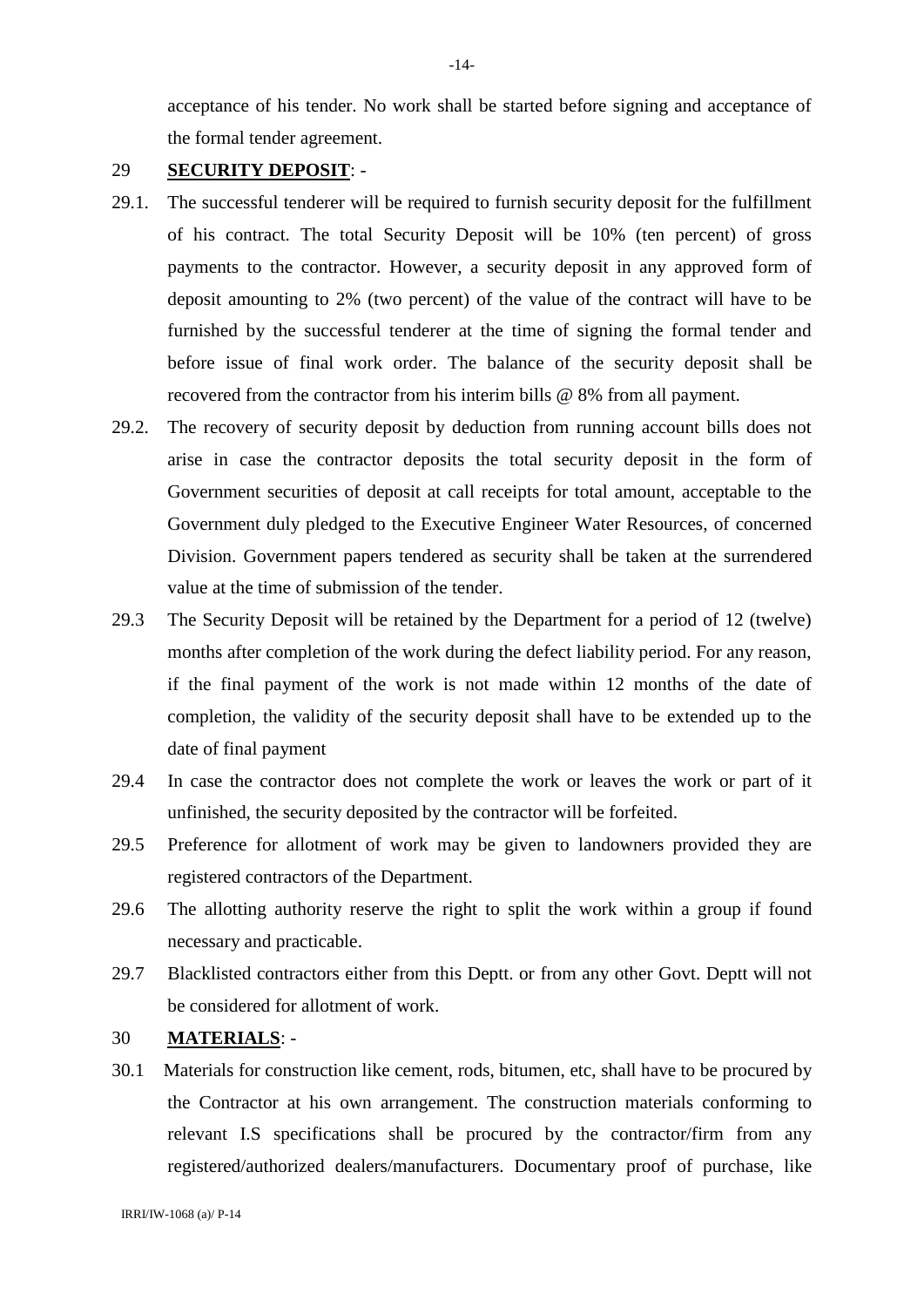cash memo, etc., should be submitted to the Executive Engineer concerned for his necessary verification and subsequent acceptance/rejection which is final. However, if the same are available and sparable in stock, these will be issued to the contractors from the nearest godown/storeyard, and carriage to the site of work shall be done by the contractor at his own cost. Recovery of the cost of such materials issued by the Department will be made at the current issue rates of the Division concerned, revised from time to time.

- 30.2 Excess materials not utilized in the specified work, if any, taken by the Contractor from the Department should be returned in perfect condition within 7(seven) days from the date of final measurement. Damaged/defective materials will not be accepted back by the Department. The cost of such materials will be recovered from the contractor's bill at double the rates stipulated in the contract.
- 30.3 Recovery rate of any/all stock materials issued by the Deptt. will be valid up to the stipulated date of completion as per contract, beyond which recovery will be made as per the issue rates of the Division concerned, revised from time to time.
- 30.4 The oversized/undersized and substandard stones not conforming to ISI required specifications will not be accepted by the Deptt. The Contractor who brought such materials to the site of work shall have to remove the same immediately failing which the Deptt. will remove the same and the cost of removal will be recovered from the contractor's bill.
- 30.5. Materials required for the work whether brought by the contractor or supplied by the Department shall be stored by the contractor only at appropriate and safe places, Storage and safe custody of the materials shall be the responsibility of the contractor. If during construction, it becomes necessary to remove or shift the stored materials, shed, workshops, etc, to facilitate construction of the allotted work, the contractor shall have to do so at his own cost as directed by the Engineer-in-charge.

#### 31. **EXPLOSIVE**:

31.1 If explosives are required for the work, the contractor will be responsible for making necessary arrangement for procuring the same from the nearest PWD magazine where the materials are available. The contractor will submit a written request to the concerned PWD office routing the application through the officer of the respective Executive Engineer (Water Resources) who will recommend for the issue of the materials. The contractor will bear the cost of the explosives and will be responsible for the carriage, safe and proper storage etc of the materials. The contractor will also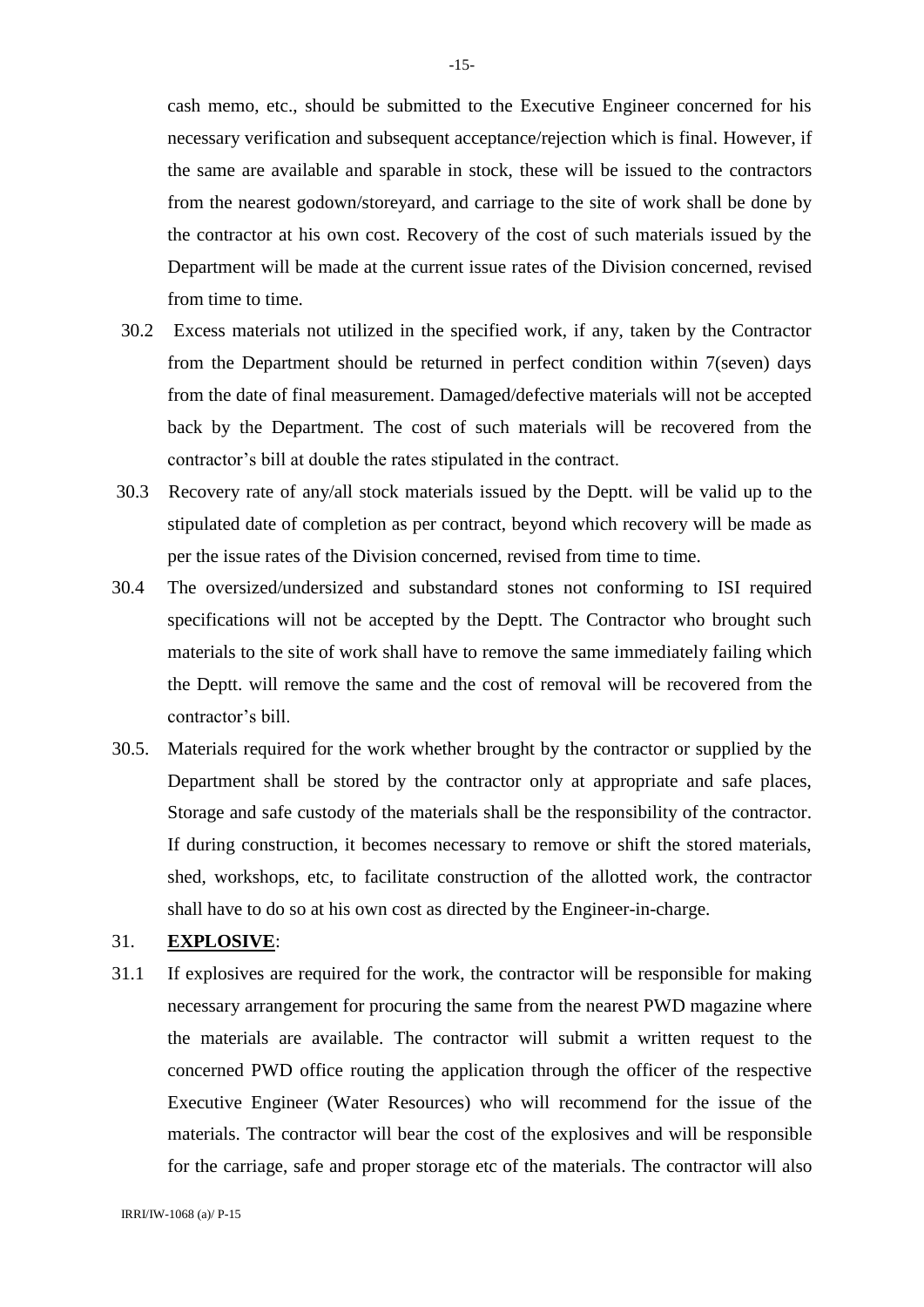be responsible for the proper utilization of the explosives which should be exclusively for the specified work and he should also strictly follow the rules, regulation and guidelines as laid down by PWD with respect to utilization of explosives for civil construction works.

31.2 The contractor shall exercise utmost care while using explosive and inflammable materials so as not to endanger life and property and he shall be solely responsible for any and all damages resulting from the use of such materials. Further, he shall indemnify absolutely the Department and its officers and employees against any claim or liability arising out of accident or violation of any laws, rules, orders, etc, enforce regarding use of such materials.

### 32. **DEFECTIVE MATERIALS**:

- 32.1 All materials used on work, without prior inspection (and where testing is necessary) and without approval of the Engineer-in-charge is liable to be considered unauthorized and defective.
- 32.2 The Engineer-in-charge shall have full powers for getting removed any or all of the materials brought for construction to the site by the contractor which are not in accordance with the contract specifications or do not conform in character or quality to the samples approved by him. In case of default on the part of the contractor in removing rejected material, the Engineer-in-charge be at liberty to have them removed by other means at the cost of the contractor.
- 32.3 The Engineer-in-charge shall have full powers to order for proper materials to be substituted for rejected materials and in the event of the contractor refusing to comply to this, the Engineer-in-charge may cause the same to be supplied by other mean at the cost of the contractor.

#### 33. **PROGRAMME OF CONSTRUCTION**:

- 33.1 Time is the essence of the contract and it shall be clearly understood that the contractor is bound to complete the work in all respects within the time specified vide clause 1.a of these documents.
- 33.2 **The work shall be carried out as per detailed programme of work drawn up by the tenderer and submitted with the tender. The tender's programme of work shall give the forecast of the date of commencement and completion of the various construction stages of the work**. It shall also indicate the time scheduled for all preliminary arrangement the contractor intends to make before starting the work. This progress scheduled after modification, if any during the progress of seeking clarification while examining the tender, shall form a part of the contract. **In absence**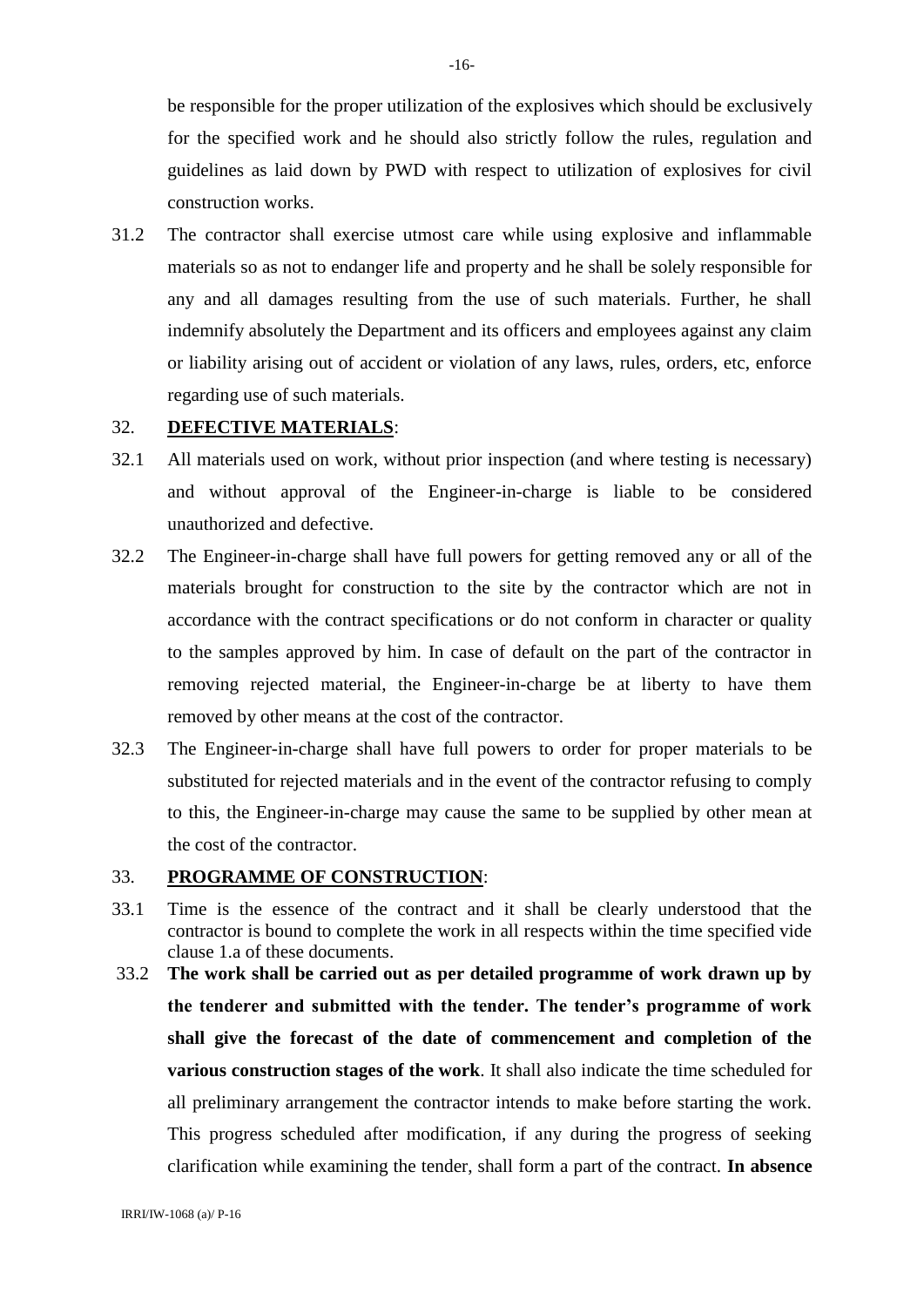**of such programme of work detailed programme shall be drawn up by the Engineer-in-charge which shall be binding on the contractor and shall form a part of the contract**.

- 33.3 **The progress schedule may be amended as and when necessary by agreement between the Engineer-in-charge and the contractor**.
- 33.4 **Any major change in the work programme shall be intimated by the contractor to the Engineer-in-charge in writing for his approval. Minor changes will only be recorded in the work register which shall be maintained by the contractor**. Site office throughout the period of execution of work shall be opened for inspection by the Engineer-in-charge or is representative.
- 33.5 Work may be carried out day and night and one or more shift irrespective of Sundays and holidays as considered fit by the contractor but for work on Sundays and holidays and night, the contractor shall have to give prior notice in time to the Engineer-incharge or his representative so that supervisory staff will be deputed in time. The contractor shall not be allowed to execute any permanent nature of work in absence of supervisory staffs or Engineer-in-charge. No work shall be kept suspended for more than forty-eight hours except on reason of inspection or delay in taking measurement.
- 33.6 Work should strictly be completed within scheduled time. However, for special scheme like NABARD /AIBP / RRR of Water Bodies completion time should strictly be observed in conformity with the special terms and conditions laid down thereunder for which penalty may be imposed accordingly.
- *33.7 For NABARD scheme, the contractor/Firm shall be responsible for the defect liability period for 3 (three) years after the project is completed /commissioned.*

## 34. **PROGRESS OF WORK:**

- 34.1 The contractor shall give the Engineer-in charge on the  $4<sup>th</sup>$  day of each month a report on progress of work done during the previous month as per suitable proforma.
- 34.2 If at any time, during the progress of work, the Engineer-in charge shall be of the opinion that the contractor is not executing the work with reasonable diligence, it shall be lawful for him, by notice in writing, to call upon the contractor to complete a specified portion (s) of the work by a date to be appointed in the notice and, in case the contractor continues to do so even after one month of a notice in writing from the Engineer-in charge, the contractor will render himself liable to action as provided vide clause 44.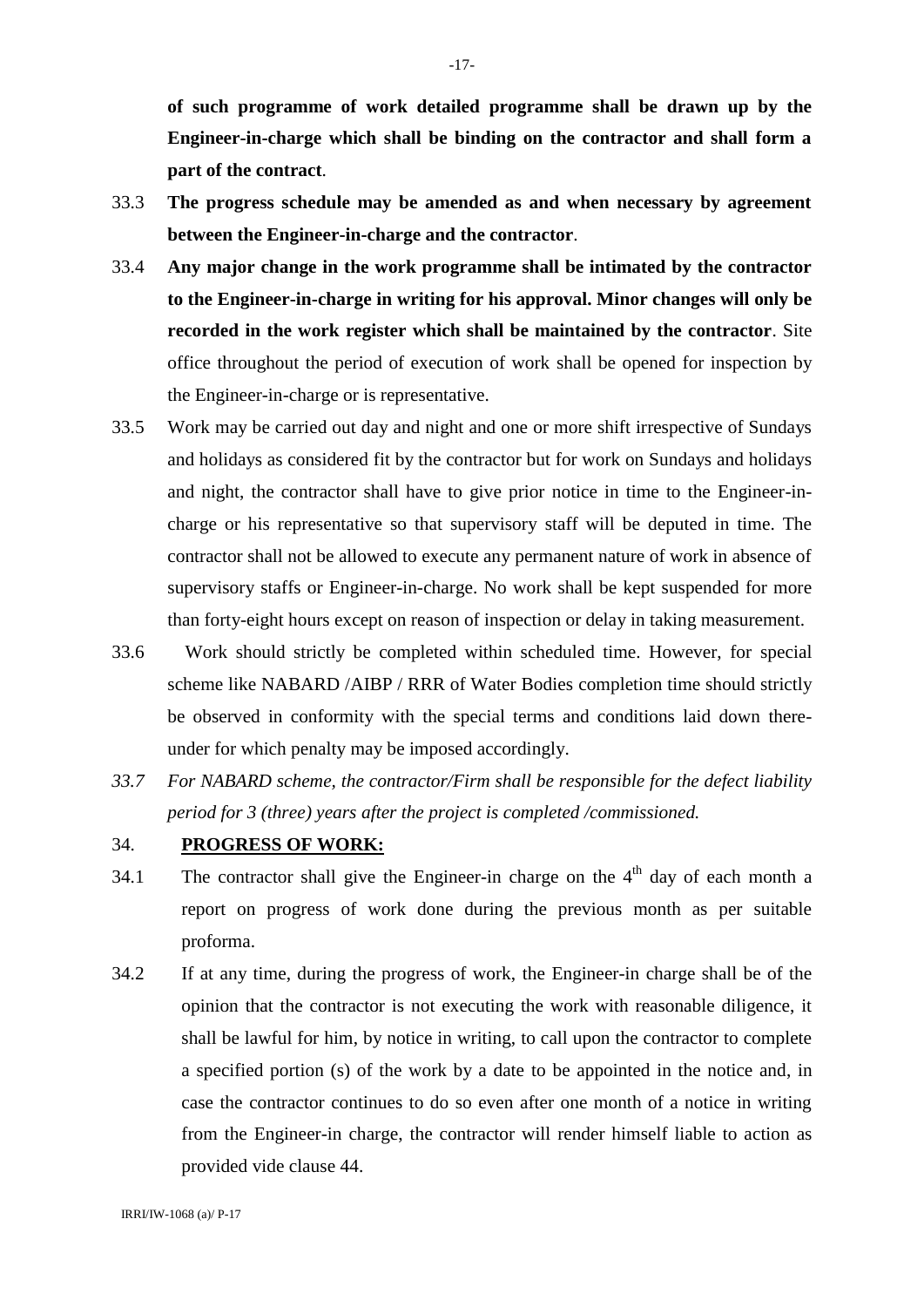34.3 According to progress of work and availability of fund, payment of Bills to contractor may be made.

### 35. **EXTENSION OF TIME:**

- 35.1 If the work be delayed by
	- (a) Force Majeure, or
	- (b) Abnormal bad weather, or
	- (c) Serious loss or damage by fire, or

(d) Civil commotion, strike or lockout other than the labour engaged by the contractor or effecting any of the trade employed on the work, or

(e) Delay on the part of other contractors or tradesmen engaged by the Department in executing work on which the progress of the work under this contract is dependent but does not form part of this contractor, or

(f) Any other cause which in the absolute discretion of the accepting authority is beyond the contractor's control. Then, upon the happening of any such event causing delay, the contractor shall immediately give notice thereof in writing to the Engineer-in charge but shall nevertheless pursue constantly his best endeavours to prevent or make good the delay and shall take all possible steps to the satisfaction of the Engineer-in charge to proceed with the work.

- 35.2 **Intimation of the necessity for extension of time shall be given by the contractor in writing not later than fourteen days of the happening of the event causing delay. The contractor may also, if practicable, indicate in such a letter the period for which extension is desired**.
- 35.3 **In any such case, the accepting authority may give a reasonable extension of time for completion of the works which shall be communicated to the contractor by the Engineer-in-charge in writing within three months of the date of receipt of such request by the Engineer-in-charge**.
- 35.4 **Formal request for extension of time for a specific period shall be submitted to the Engineer-in-charge at least 6 (six) months before the expiry of the contract period. The request for extension of time shall be accompanied with justifiable reasons for the request**.
- 35.5 Extension of time shall also be advisable in the case of temporary suspension of work ordered in writing by the Engineer-in-charge.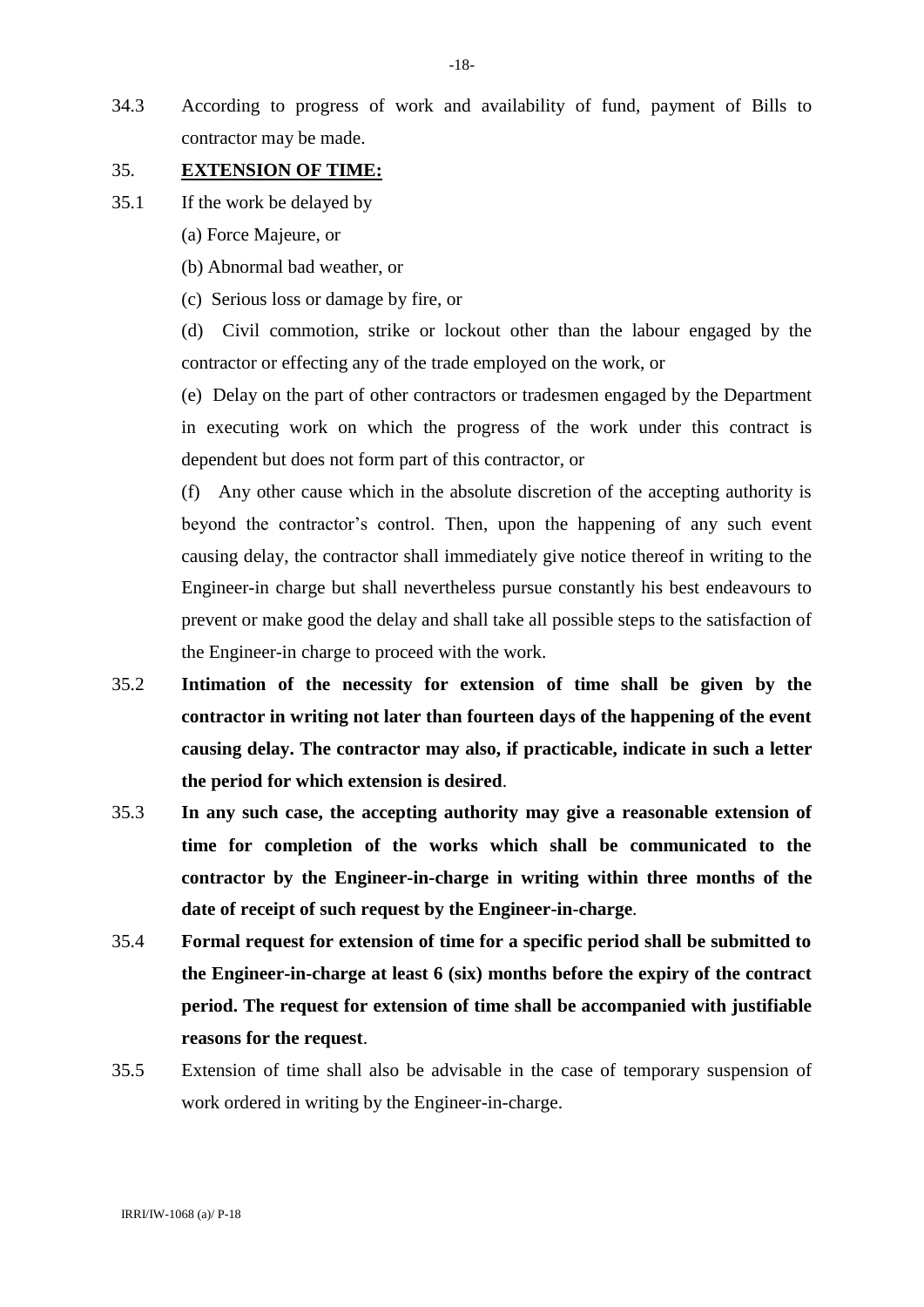36 **SUB-LETTING OF CONTRACT**

The contract or any part thereof shall not be assigned or sublet without the prior written approval of the Engineer-in-charge.

### 37. **SETTING OUT OF WORK**

- 37.1 The contractor shall be responsible for the true and proper setting out of the work. He shall be responsible for proper maintenance of all reference pillars, bench marks, statues and other evidences existing in the field required in connection with the setting of work at his own cost till physical completion of all the items of the work or prior to that, if agreed to by Engineer-in charge.
- 37.2 All such bench marks, reference pillars, etc, established by the contractor shall be subjected to check and approval of the Engineer-in-charge or his authorized representatives at all times. Any variation noticed in the work as a result of improper establishment or maintenance of these shall be at the risk and expense of the contractor.

### 38. **INSPECTION OF WORK:**

- 38.1 The contractor shall either himself supervise the execution of the work or shall appoint a competent agent approved by the Engineer-in-charger to act on his behalf. If the contractor fails to appoint suitable agent as directed by the Engineer-incharge, the latter shall have full power to suspend the execution of the work until such date a suitable agent is appointed and the contractor shall be held responsible for the delay so caused to the work.
- 38.2 The Engineer-in-charge or the Sub-Divisional Officer or the officer in charge is to have at all times access to the works which are to be entirely under his control. Engineer-in-charge shall communicate or confirm his instruction to the contractor in respect of the execution of work in a 'Work Site Order Book' and the contractor or his authorized agent shall confirm receipt of such instruction by signing relevant entries in the book. If required the contractor agent shall be considered to have the same status as if they had given to the contractor himself.
- 38.3 The contractor shall allow inspection of the Registers or others documents by inspecting officers and the Engineer-in-charge or his authorized representatives at any time.
- 38.4 One copy of the approved drawing shall be kept by the contractor at the site and the same shall be at all reasonable times be available for inspections and use by the Engineer-in-charge.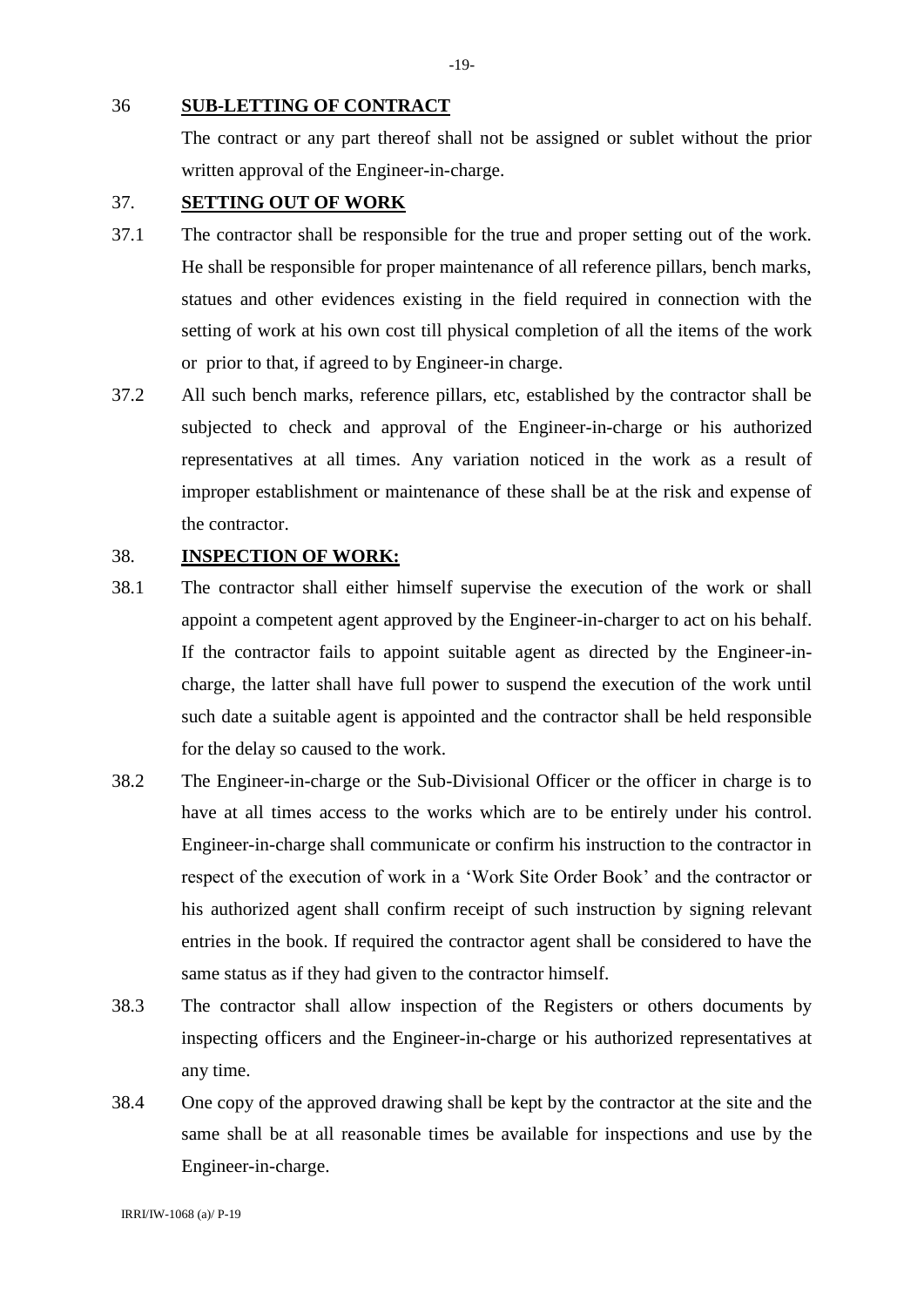38.5 All works shall be subjected to examination and approval by the Engineer-incharge, no work shall be covered up or put out of view prior to such approval and the contractor shall give due notice to the Engineer-in-charge or his authorized representatives, shall without unreasonable delay, attend for the purpose of examining such works.

#### 39. **MEASUREMENT AND RECORD:**

- 39.1 The Engineer-in-charge shall, except as otherwise stated, ascertain and determine by measurement the value of the work done.
- 39.2 He shall, when he requires any parts of the work to be measured, give notice to the contractor's authorized agent or representative who shall forthwith attend or send a qualified authorized agent to assist the Engineer-in-charge's representative in making measurement and shall furnished all particulars required by either of them.
- 39.3 Should the contractor not attend or neglect or refuse to send such agent, then the measurement made by the Engineer-in-charge or representative approved by him shall be taken to be the correct measurement of the work. Measurement taken jointly shall be signed and dated by both parties of each day of measurement. The value of work under additional items if ordered and executed shall be ascertained by measurement.

Measurement taken jointly shall be signed and dated by both parties if each day of measurement. The value of work additional items if ordered and executed shall be ascertained by measurement.

#### 40. **DISPUTE:**

 In case of any disputes, questions or differences etc, that may arise shall arise between the parties of the contract, it is to be referred to the Chief Engineer. Water Resources Department, Meghalaya, Shillong, whose decision shall be final, conclusive and binding on the contractor.

### 41. **FINAL CERTIFICATE:**

41.1 Within ten days after the work is completed the contractor shall give notice of such completion to the Engineer-in charge and within thirty days of receipt of such notice, the Engineer-in charge shall inspect the work and if there is no defect in the work, shall furnish the contractor with a certificate indicating the date of completion. However, if there are any defects which in the opinion of the Engineerin charge do not need reconstruction and can be rectified, he shall give a certificate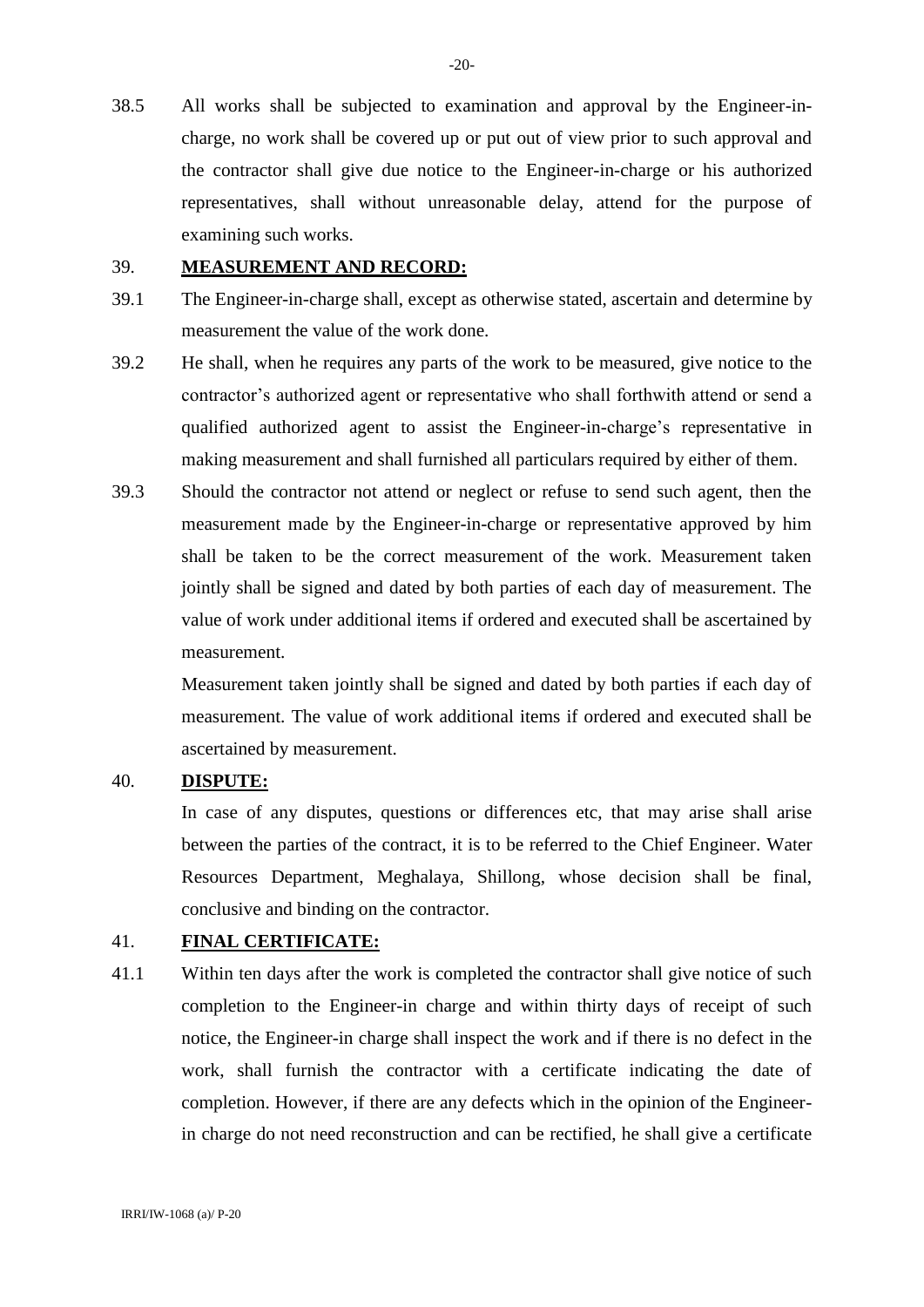indicating (a) the date of completion (b) defects to be rectified by the contractor as may require for rectification of defects.

41.2 No certificate of completion shall be issued nor shall the work considered to be complete till the site is finally cleared of unused materials, spoils, debris etc (as provided for in clause 42 of these documents), except for such materials and equipments as may be required for rectification of defects.

### 42. **FINAL CLEARANCE OF SITE:**

On completion of works, the contractor shall clear away and remove rubbish from the site including all constructional plants, surplus materials and temporary works of every kind, etc. to the satisfaction of the Engineer-in charge.

### 43. **DEFECT LIABILITY:**

- 43.1 The contractor shall be responsible to make good and remedy at his own expense within such a period as may be stipulated by the Engineer-in-charge, any defect which may develop or may be noticed before the expiry of a period of 12 (twelve) months for a period of 3 (three) years in case of NABARD Schemes (referred to as defect liability period) from the certificate of completion and intimation of which shall be sent to the contractor by a letter sent by hand or by registered post.
- 43.2 In the event of the contractor failing to rectify the defect or damage within the period to be notified by the Engineer-in-charge in his notice aforesaid, the Engineerin-charge may rectify or remove or re-execute the work and or remove and replace with others the materials articles complained of as the case may be by other means at the risk and expense of the contractor.

### 44. **CANCELLATION OF CONTRACT IN FULL OR IN PART:**

- 44.1 If the contractor fails to complete the work or portion of the work specified within the specified time, the accepting Authority may without prejudice to any other right or remedy which shall have accrued or shall accrued thereafter, by written notice, cancel the contract in whole or in part.
- 44.2 The Accepting Authority shall in such cancellation have powers to: (a) Take possession of the site and any materials, constructional plants, implements, stores etc. thereon and

(b) Carry out the incomplete work by any means at the risk and cost of the contractor.

44.3 On cancellation of the contract in full or in part, the Engineer-in-charge shall determine what amount if any is recoverable from the contractor for completion of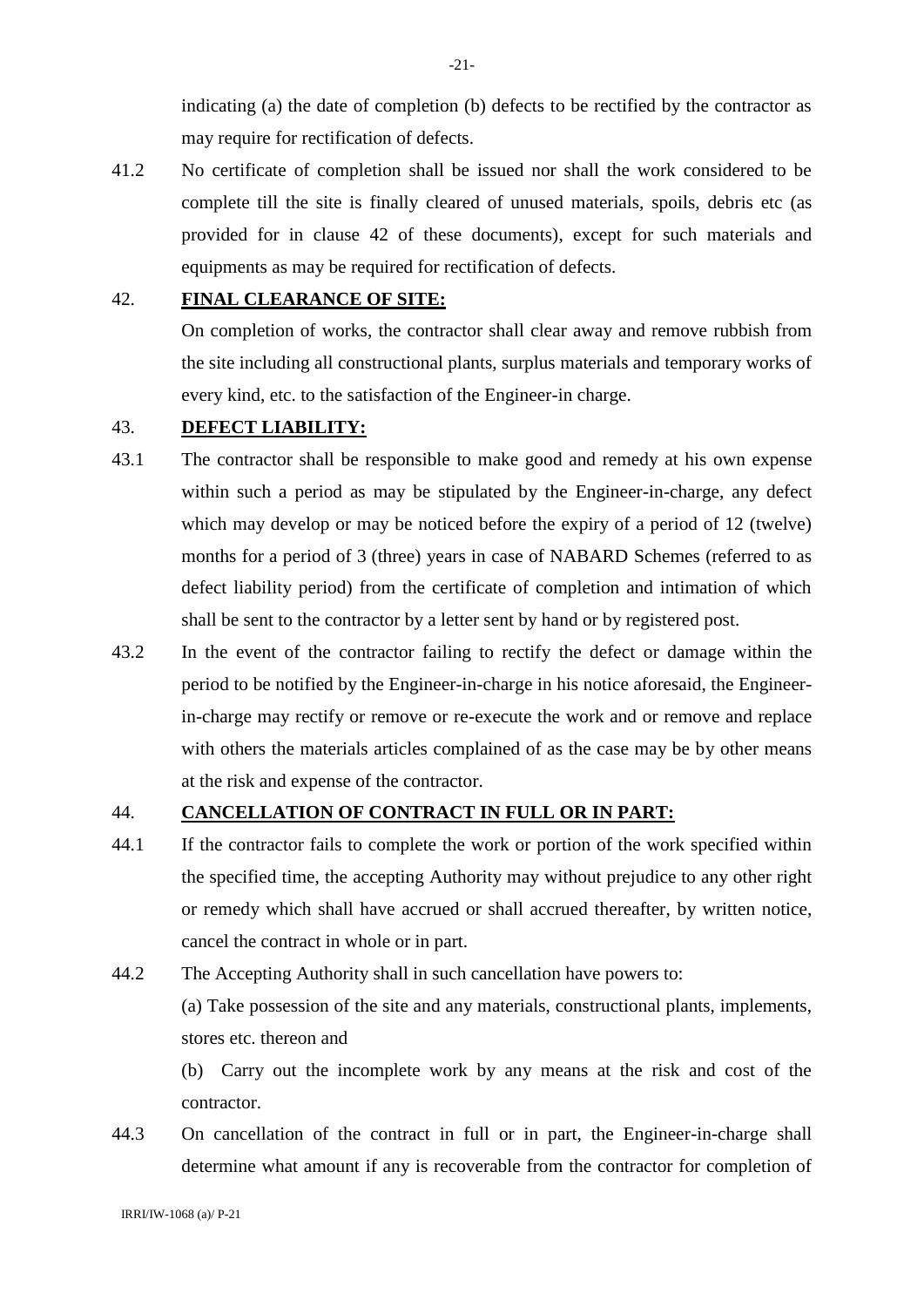the work and the loss or damage suffered by the Department. In determining this amount, credit shall be given to the contractor for the value of the work executed by him up to the time of cancellation, the value of contractor's materials taken over and incorporated in the work and use of machinery belonging to the contractor.

### 45. **LABOUR REGULATION**:

- 45.1 The contractor shall employ skilled and experienced labours in sufficient number to maintain the required rate of progress and quality to ensure workmanship of the degree specified in the contract and to the satisfaction of the Engineer-in-charge. In connection with the work, the contractor shall not employ any person who has not completed fourteen years of age.
- 45.2 The contractor shall furnish to the Engineer-in-charge forth-nightly distribution return of the number and description by the trades of work in which people are employed on the work.
- 45.3 Contractor shall not employ labour or staff of doubtful integrity. If anti-state or antisocial elements are employed by the contractor, his contract will be cancelled and no claim whatsoever will be entertained for any losses or damages.
- 45.4 For the purpose of all labour laws, the contractor shall be deemed as "Employer" in respect of the labours employed by him for the contract work. The Department shall not take any liabilities whatsoever in this respect.
- 45.5 The contractor shall pay to the labourers employed by him adequate wages and shall be as per the Rules and Regulations framed by the Department/Government from time to time. The register of work men and Register of Wage-Cum-Muster Roll shall be maintained and kept at the work site or near to it as possible.
- 45.6 The contractor shall see that sufficient numbers of technically qualified men are always at the site of the work during working hours personally checking all the items for the work and paying extra attention to the specification and quality of work. For this purpose the tenderers should mention their own technical qualification and experience in the tender as credentials.
- 45.7 If the contractor employs 5(five) or more migrant workmen, he should obtain Registration Certificate and License as the case may be from the Registering and Licensing Officer i.e. in respect of Shillong Sardar Division from the Labour Commissioner and other areas from the D.C/Addl. D. C. and S.D.O. (C) of their respective jurisdiction.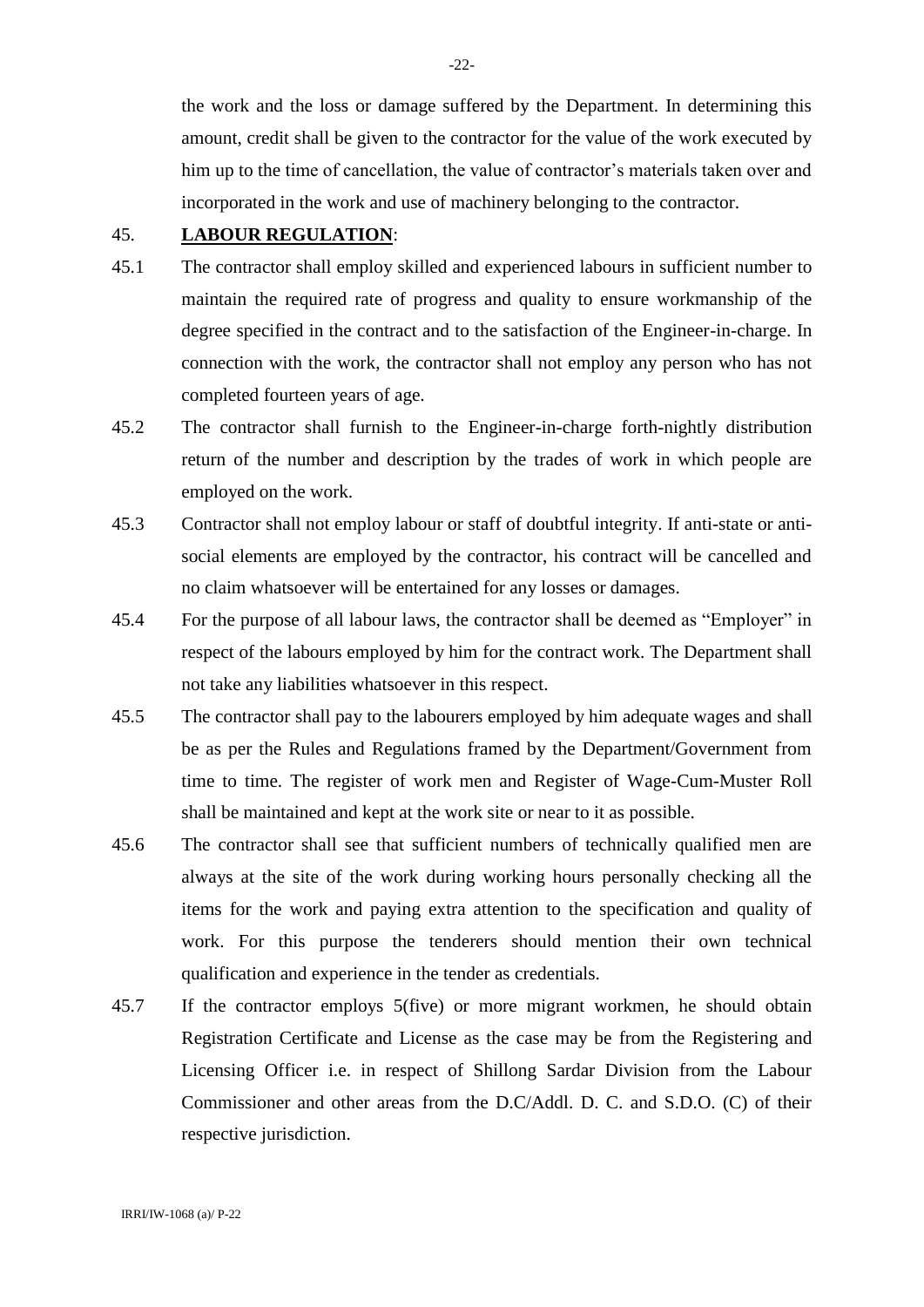- 45.8 The contractor shall maintain proper record of labour employed by him and shall submit fortnightly returns to the Engineer in charge.
- 45.9 (a) 1% labour cess shall be deducted from each running and final bills

(b) To furnish either a copy of applicable license/ registration or proof of applying for obtaining labour license, registration with EPFO, ESIC & BOCW registration.

(c) To register the labourers with the Meghalaya Building & Other Construction Workers' Welfare Board.

(d) The contractor shall, at all stages of work, deploy skilled/semi skilled tradesmen who are qualified and possess certificate in particular trade from CPWD Training Institute/Industrial Training Institute/National Institute of construction Management and Research (NICMAR)/ National Academy of Construction, GIDC or any similar reputed and recognized Institute managed/ certified by State/Central Government. The number of such qualified tradesmen shall not be less than 20% of total skilled/semi skilled workers required in each trade at any stage of work. The contractor shall submit number of man days required in respect of each trade, its scheduling and the list of qualified tradesmen along with requisite certificate from recognized Institute to Engineer in charge for approval.

#### 46. **MATERIALS SOURCES**:-

- 46.1 Quarry for stone, sand, earth etc. has to be ascertained from the site and approved by the Engineer-in-charge.
- 46.2 The tenderers shall make their own independent investigations into the availability as well as suitability of the various materials required for construction.
- 46.3 No claim whatsoever in respect of 46.2 above will be admissible for any extra leads etc. Materials conforming to specifications shall have to be brought from all leads.
- 46.4 **Payment of Forest Royalty on minor minerals such as stone, sand, earth etc. will be recovered from the contractor's bill. The rates of royalty shall be as per prevailing rates.** However, recovery of Forest Royalty will be exempted from those contractors who can show that they have already paid the forest royalty at the time of purchase from the dealers/quarry owners and, on such proof, with relevant voucher clearly indicating that forest royalty has been paid, no deduction shall be made.

### 47. **SPECIFICATION OF THE WORK:**

- 47.1 All works shall be carried out as per specifications specified in the approved drawings.
- 47.2 Necessary chowkidars shall be provided by the contractor for guarding the machineries etc at the site of work. If any obstruction to road communications, sufficient red lights as night caution to the drivers of moving vehicles to be provided by the contractors at their own cost. If any accident takes place, the contractor will solely be responsible.
- 47.3 Materials used for the work should satisfy all the necessary test as per I.S. specifications.

**SHRI. K.D. PHAWA Chief Engineer (WR) Meghalaya, Shillong**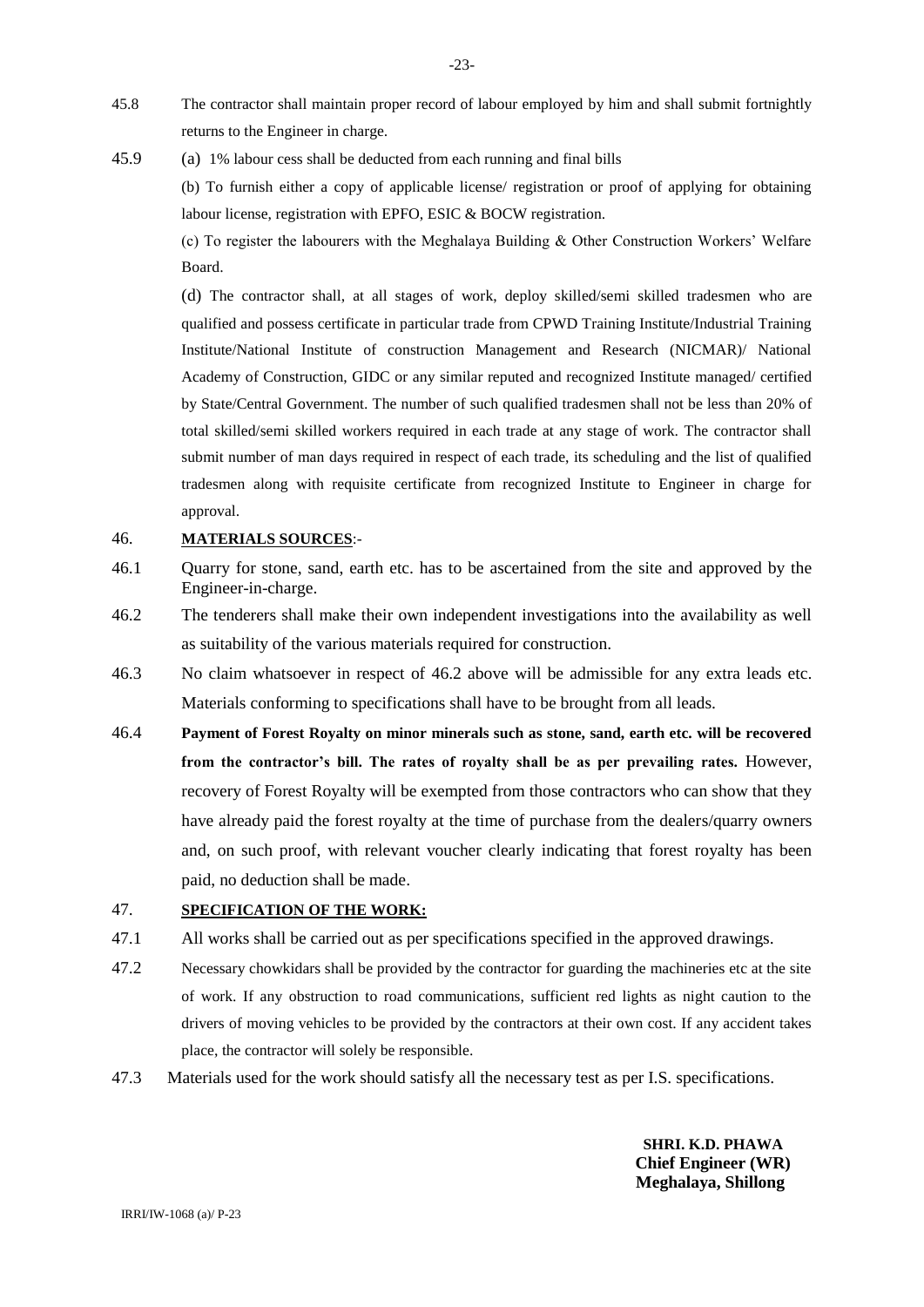#### **GENERAL INFORMATION**

*All firm and contractors applying for pre-qualification are requested to complete the information in this form.*

1. Name of firm/contractor 2. Head office address: - \_\_\_\_\_\_\_\_\_\_\_\_\_\_\_\_\_\_\_\_\_\_\_\_\_\_\_\_\_\_\_\_Pin Code:-

3. Telephone (Land Line): - Cell: -

4. Fax: -

5. Place of incorporation Registration: -\_\_\_\_\_\_\_\_\_\_\_\_\_\_\_\_\_\_\_\_\_\_\_\_\_\_\_\_\_\_\_\_\_\_\_\_\_\_\_\_

 $\mathcal{L}=\mathcal{L}^{\text{max}}$ 

6. Years of incorporation Registration: -

7. Registration Number: -

8. Organization with which the

Applicant is Registered: - \_\_\_\_\_\_\_\_\_\_\_\_\_\_\_\_\_\_\_\_\_\_\_\_\_\_\_\_\_\_\_\_\_\_\_\_\_\_\_\_\_\_\_\_\_\_\_\_\_\_\_

9. Whether SC/ST (to enclose certificate).

**Note**: (i) Enclose attested copy of Registration Certificate

(ii) Enclose attested copy of photograph of the Applicant

**Signature**

 **Full Name**: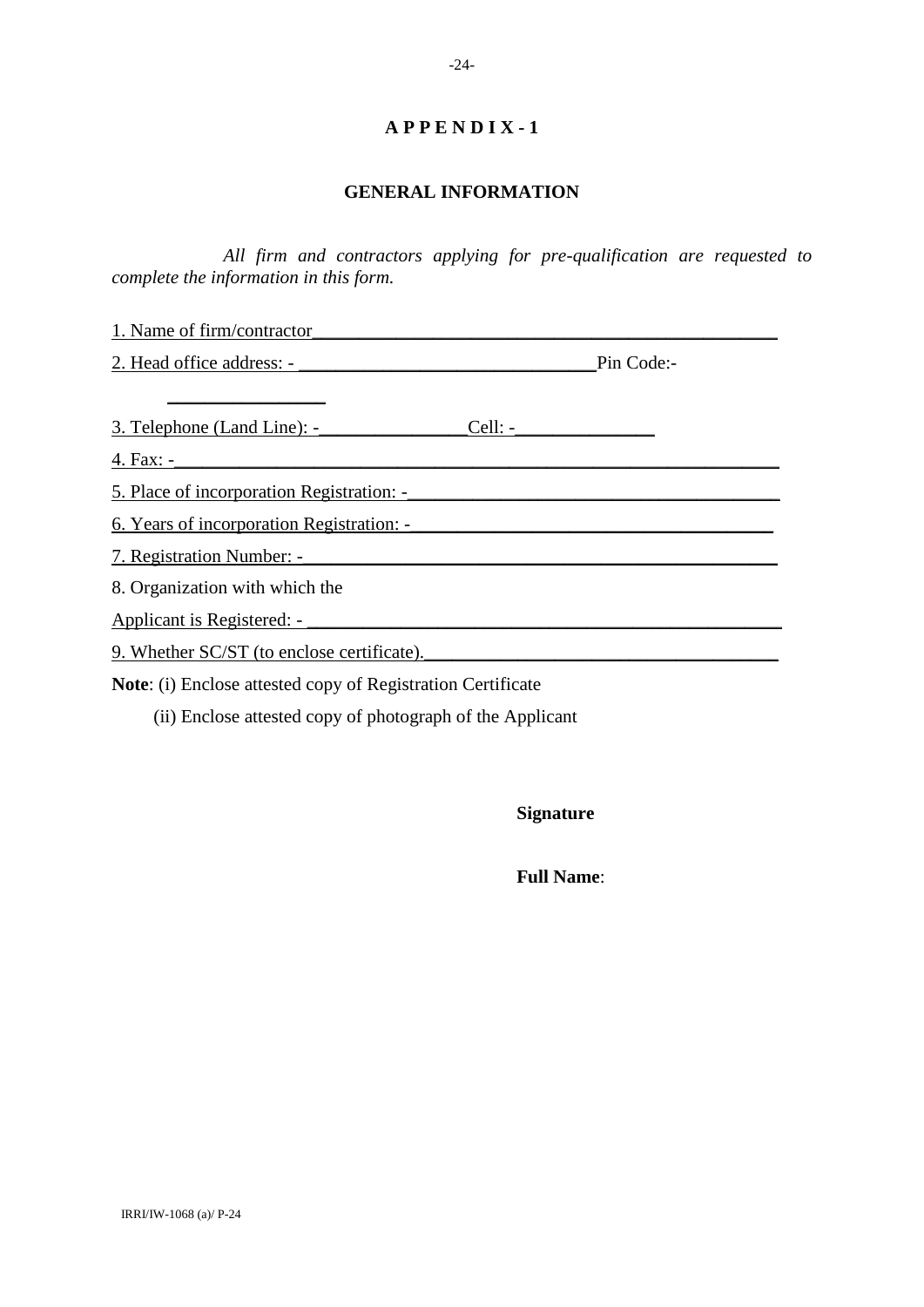### **STRUCTURE AND ORGANIZATION**

- 1. The applicant is
	- (a) an individual
	- (b) a proprietary firm
	- (c) a firm in partner-ship
	- (d) a Limited Company or Corporation
- 2. Attach the Organization Chart showing the structure of Organization, including the name of the Director and position of others.
- 3. Number of years of experience
	- (a) as a Prime Contractor (contractor shouldering Major responsibility)
	- (i) in own Country
	- (ii) Other Countries specify country)
- 4. How many years has your organization been in business of similar work?
- 5. Has any work been withdrawn from you? (If yes, give details and reason thereof)
- 6. Have you ever left the work awarded to you in-complete? (If so, give name of Project and reason for not completing work)
- 7. Have you sublet any work at any time? (If yes, specify the work and extent of subletting)

**Note**: Enclose certified copy of your constitution

#### **Signature**

### **Full Name**: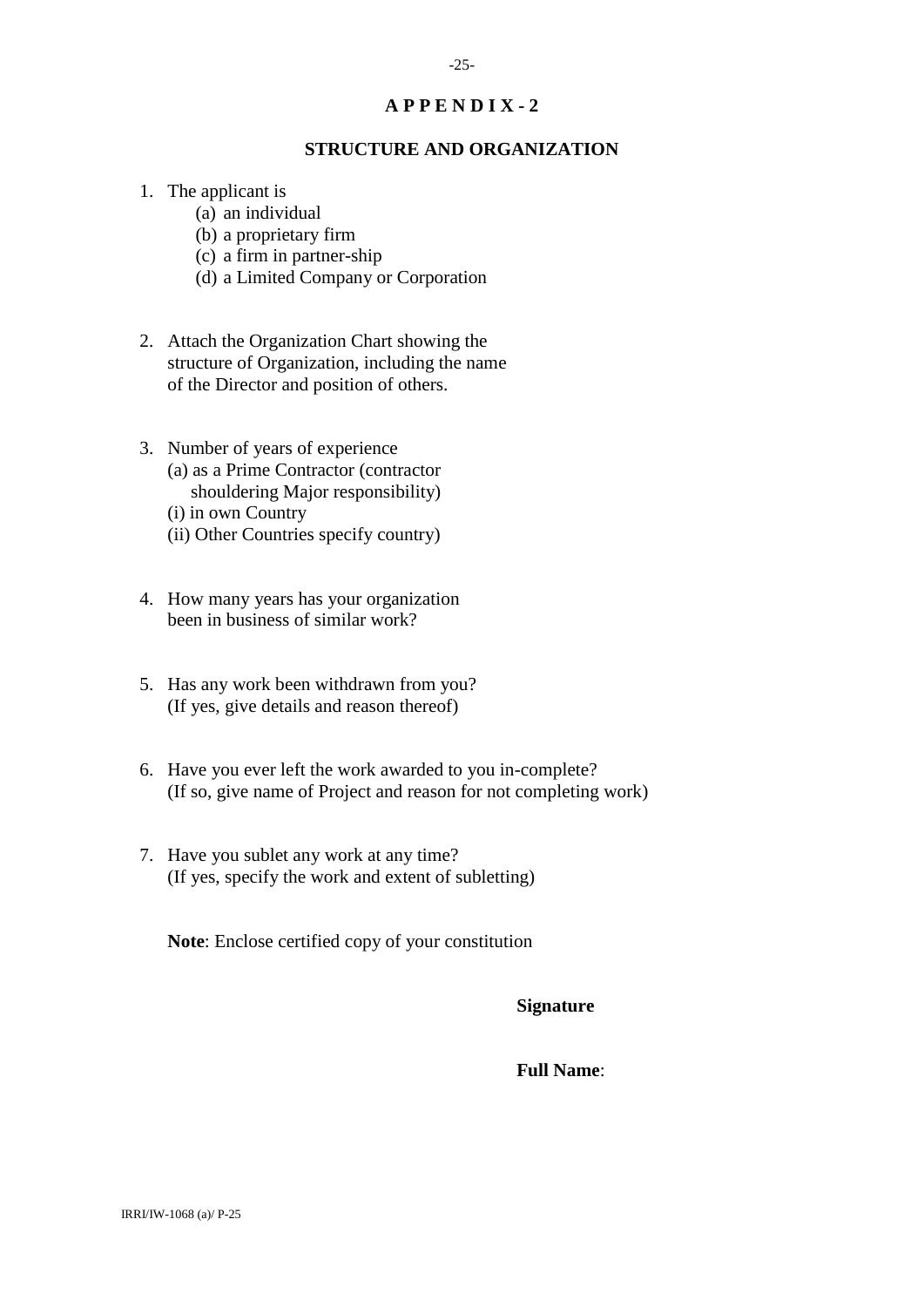#### **GENERAL EXPERIENCE**

All applicants & individual firms are requested to complete this form. The information supplied should be annual turnover of the applicant in terms of the accounts billed to clients for each year, for work in progress or completed.

\_\_\_\_\_\_\_\_\_\_\_\_\_\_\_\_\_\_\_\_\_\_\_\_\_\_\_\_\_\_\_\_\_\_\_\_\_\_\_\_\_\_\_\_\_\_\_\_\_\_\_\_\_\_\_\_\_\_\_\_\_\_\_\_\_\_\_\_\_\_\_\_

Name of Applicant: -

#### **Annual Turn-over (Construction work only)**

| Sl. | Year      | <b>Completed works</b> | <b>Works in progress</b> | <b>Working</b>          |
|-----|-----------|------------------------|--------------------------|-------------------------|
| No. |           | (Rupees)               | (Rupees)                 | <b>Capital (Rupees)</b> |
| 1.  | 2011-2012 |                        |                          |                         |
| 2.  | 2012-2013 |                        |                          |                         |
| 3.  | 2013-2014 |                        |                          |                         |
| 4.  | 2014-2015 |                        |                          |                         |
| 5.  | 2015-2016 |                        |                          |                         |
|     |           |                        |                          |                         |

**Note**: Supporting papers such as audited reports, balance sheets, income tax returns, and experience certificates from an officer not below the rank of the Executive Engineer, shall be enclosed.

*This sheet is to be detached and filled up and signed by chartered Accountant and submit alongwith the balance sheets.*

**Signature of the Contractor.**

Full Name:

Seal of the CA Office. Signature of CA.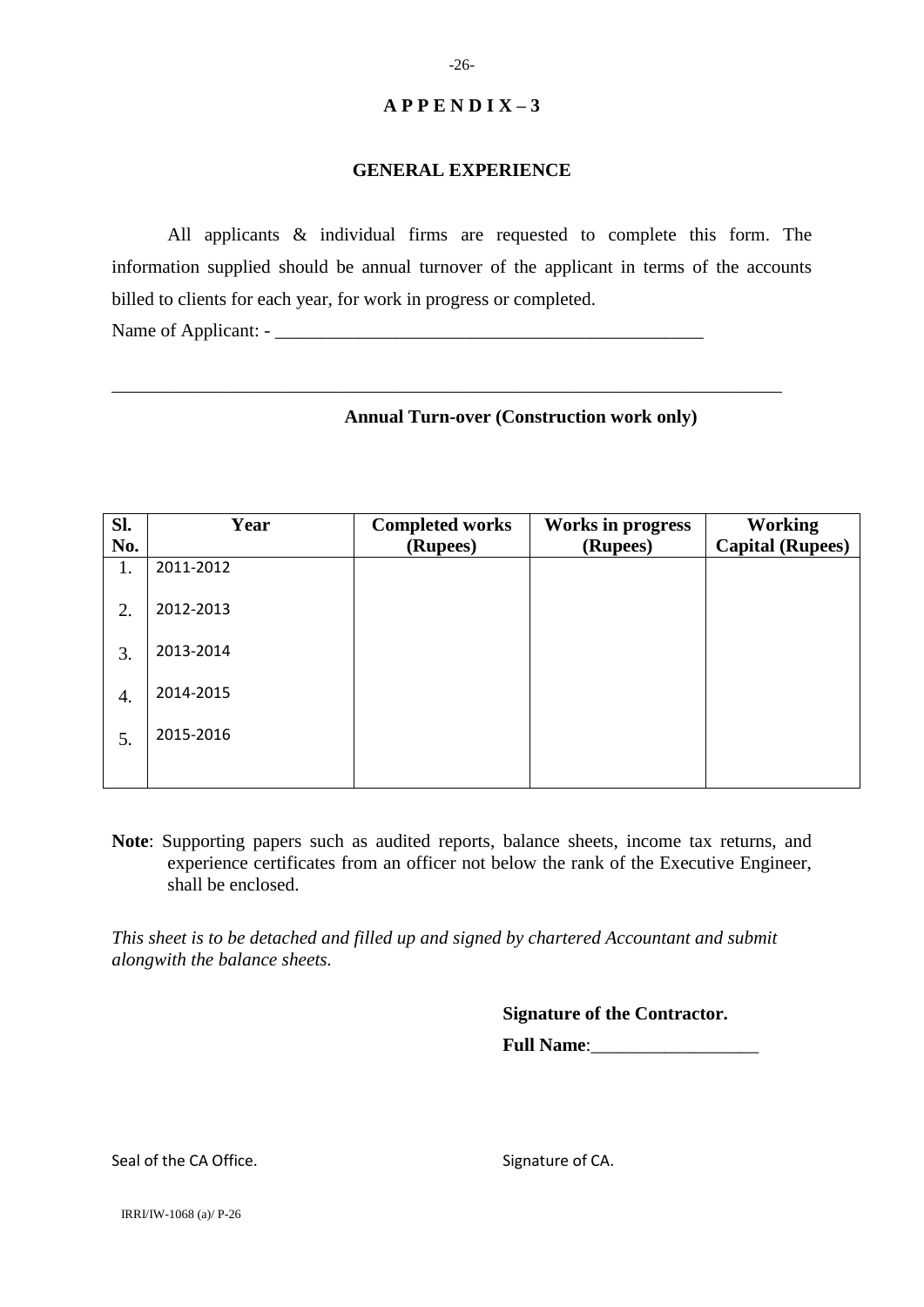### **DETAILS OF EXPERIENCE IN \_ \_ \_ \_ \_ \_ \_ \_ \_ \_ \_ \_ \_ \_ \_ \_ \_ \_ \_ (Details of Works During Last Five Years)**

| Sl.            | Name of work | Name            | Volume of | Nature of | Value       | Time of       | Date of | Date          | Bill amount      | Reasons of       |
|----------------|--------------|-----------------|-----------|-----------|-------------|---------------|---------|---------------|------------------|------------------|
| N <sub>0</sub> |              | of employer and | work      | work      | of the work | completion as | award   | of completion | (Rs)<br>in lakhs | delay,           |
|                |              | address         |           |           |             | per agreement |         |               |                  | $\sim$<br>11 any |
|                |              |                 |           |           |             |               |         |               |                  |                  |

**Signature of Applicant:**

**Full Name \_\_\_\_\_\_\_\_\_\_\_\_\_\_\_\_\_\_\_\_\_\_\_\_**

**Note**: Additional sheets may be enclosed.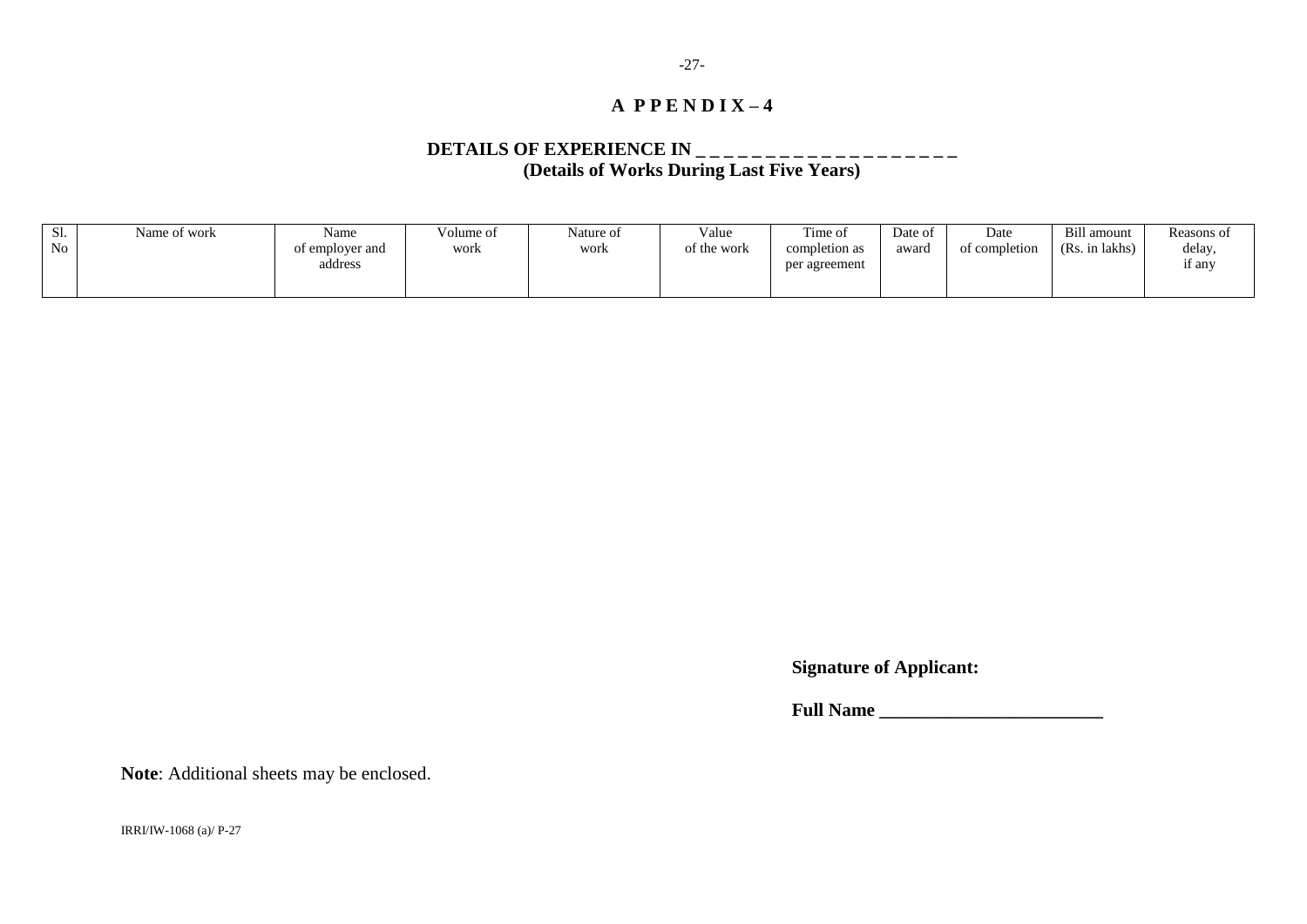## **SUMMARY SHEET: CURRENT CONTRACT COMMITMENTS/WORKS IN PROGRESS**

Applicants should provide information on their current commitments on all contracts that have been awarded or for which a letter of intent or acceptance has been received, or contracts approaching completion, but for which full completion certificate has yet to be issued. Name of Applicant: - \_\_\_\_\_\_\_\_\_\_\_\_\_\_\_\_\_\_\_\_\_\_\_\_\_\_\_\_\_\_\_\_\_\_\_\_\_\_\_\_\_

| Sl.No. | $\sim$<br><b>Name of Contract</b> | <sup>e</sup> Client<br>Name of t | <b>Contract Value</b> | <b>Stipulated date</b>  | <b>Bill already</b> | <b>TT 1</b><br>Value of | $\blacksquare$<br>$\cdot$ .<br>Estimated |
|--------|-----------------------------------|----------------------------------|-----------------------|-------------------------|---------------------|-------------------------|------------------------------------------|
|        |                                   |                                  |                       | <b>completion</b><br>ОI | paid (Rs. in        | Outstanding             | completion                               |
|        |                                   |                                  |                       |                         | lakhs               | work                    | date                                     |

**Signature of Applicant:**

**Full Name \_\_\_\_\_\_\_\_\_\_\_\_\_\_\_\_\_\_\_\_\_\_\_\_**

Note: Additional sheets may be enclosed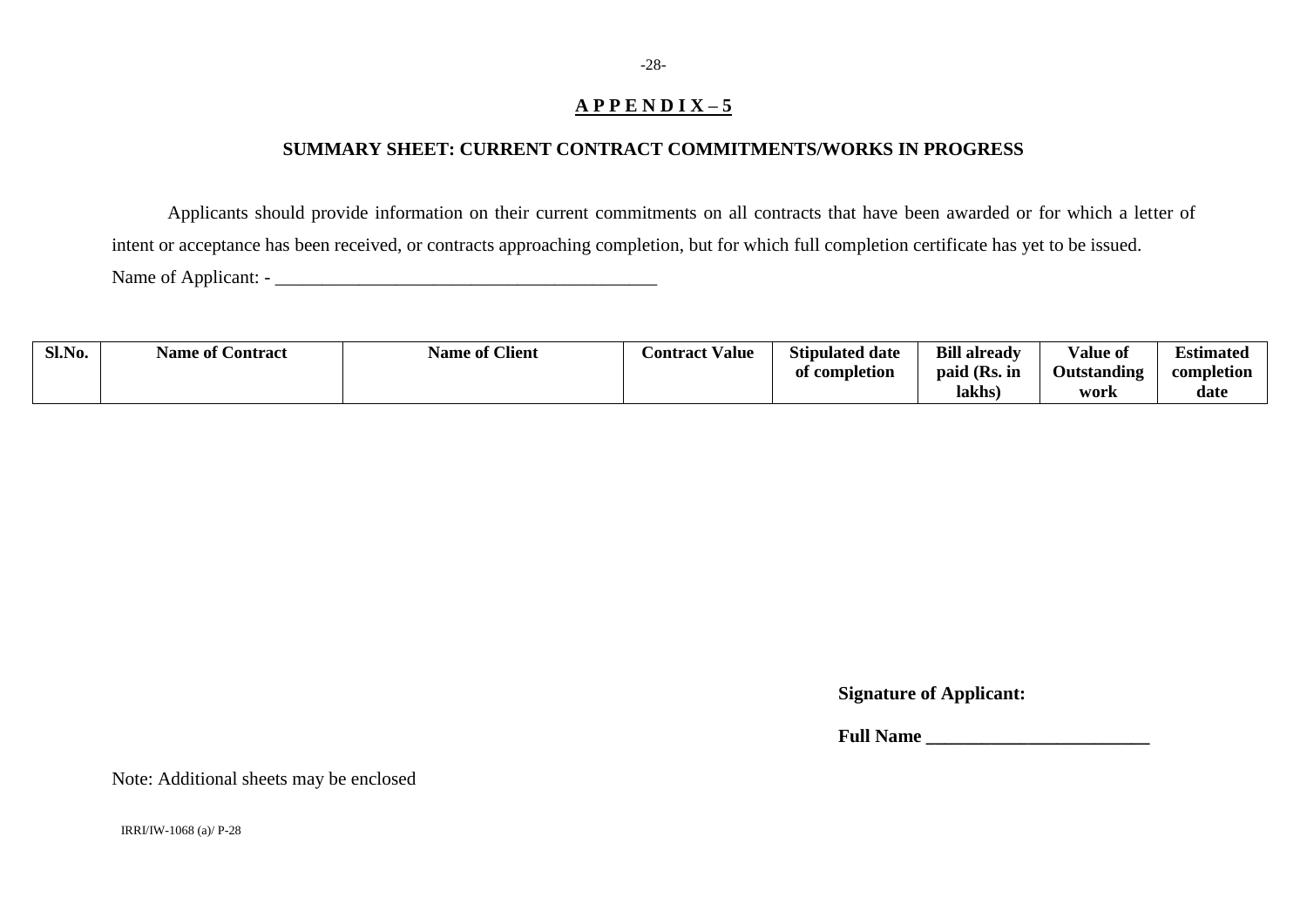## **PERSONNEL IN THE EMPLOYMENT OF THE TENDERER**

| S1.<br>No        | Personnel                           |           | Minimum<br>Qualification<br>required | Minimum<br>Requirement<br>(numbers) | Name | Qualification | Experience |
|------------------|-------------------------------------|-----------|--------------------------------------|-------------------------------------|------|---------------|------------|
| 1.               | Project Manager                     |           | Degree Holder<br>3 years Exp.        |                                     |      |               |            |
| 2.               | Site Engineer                       |           | B.E.Civil-3<br>years Exp.*           |                                     |      |               |            |
| 3.               | <b>Quality Control</b><br>Personnel |           | Dip. Civil 5<br>years Exp.*          |                                     |      |               |            |
| $\overline{4}$ . | No. of<br>Labourers                 | Skilled   |                                      |                                     |      |               |            |
|                  |                                     | Unskilled |                                      |                                     |      |               |            |

\* Contractor has to furnish undertakings from the technical personnel proposed to be engaged along with their attested technical qualification and experience certificates.

The tenderer should also furnish the number of labourers both skilled and unskilled employed by the tenderer **Signature of Applicant:** 

Full Name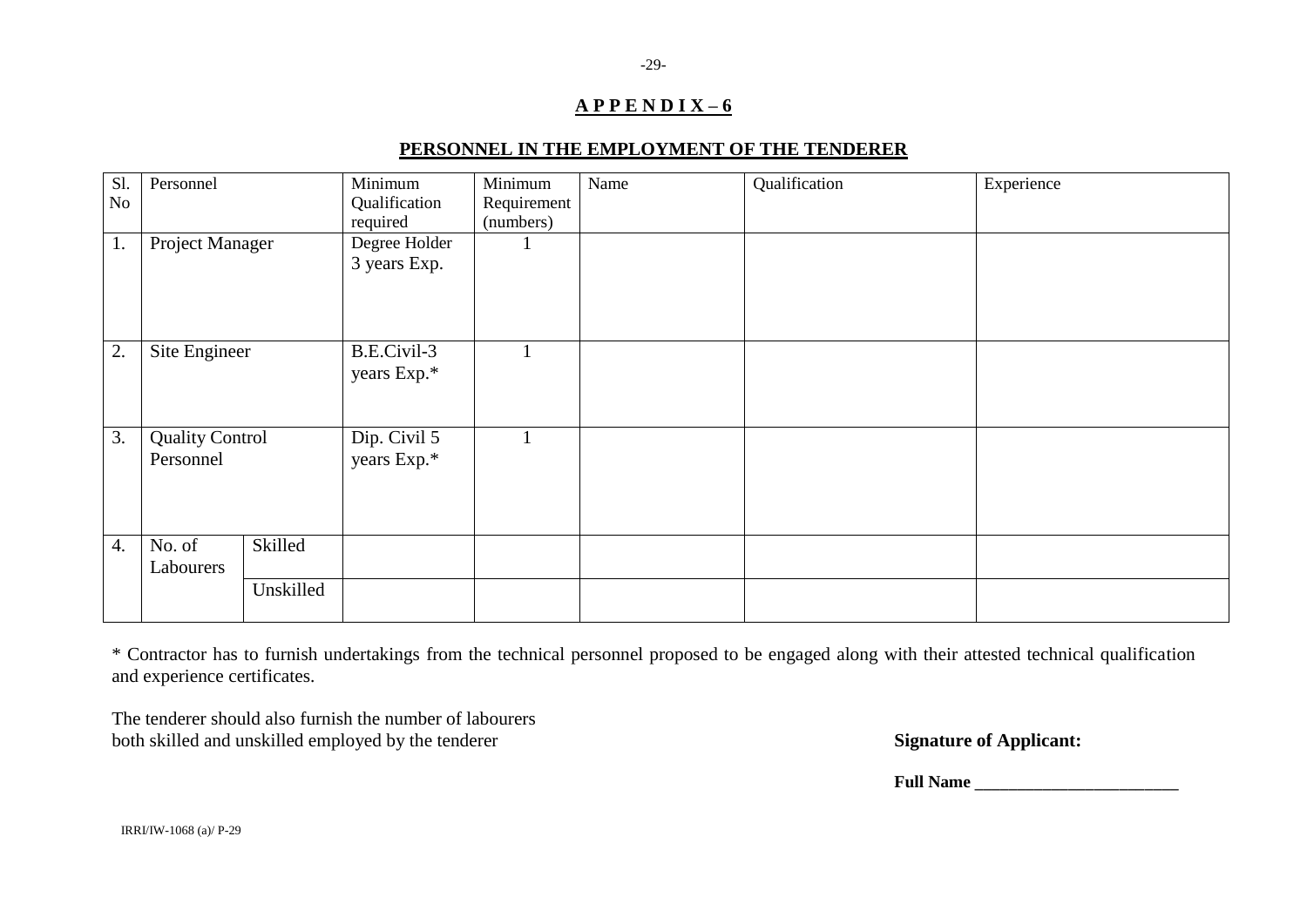## **APPEDNDIX – 7**

### **FINANCIAL STATEMENT:-**

(For Joint Venture Consortium, the Statement is to be given separately for each partner)

- 1. Name of firm
- 2. Capital
- (a) Authorized:
- (b) Issued and paid up:
- 3. Attach audited balance sheets and profit and loss statement for the past three years
- 4. Financial position:

(Exact amount in Rupees to be stated)

- (a) Cash
- (b) Current Assets
- (c) Current Liabilities
- (d) Working Capital
- (e) Net Work
- 5. Total Liabilities
- (a) Current ratio: Current Assets to current liabilities
- (b) Acid test ratio: Cash, temporary investment held in lieu of cash and current receipt to current liabilities.
- (c) Total liability to net work
- Note: Information asked against each item to be carefully filled in Mere reference to balance sheet concerning above points is not acceptable.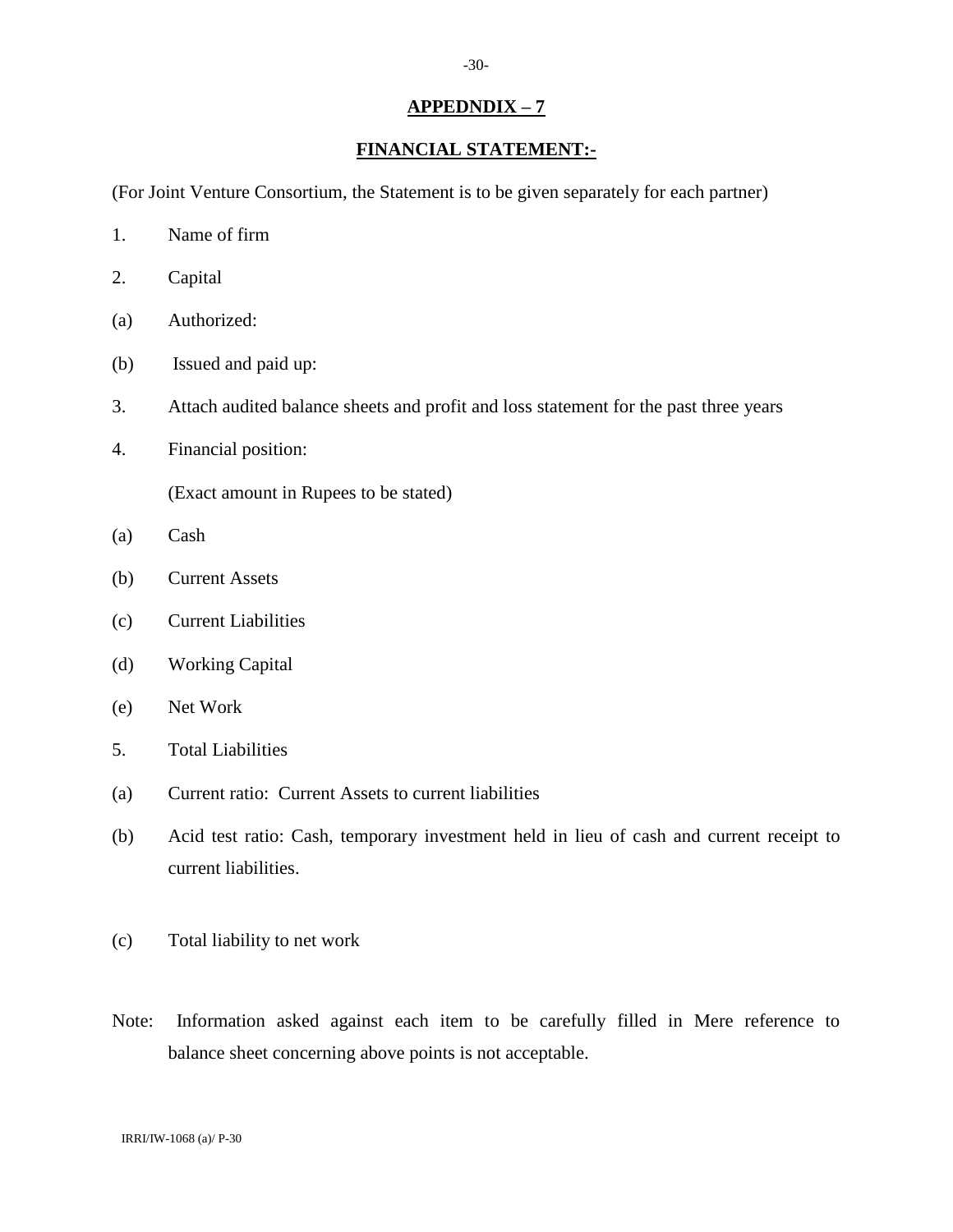#### **APPENDIX – 7 (Continued)**

6. Annual value of construction works undertaken for each of the last five years and projected for current years:-

| Year   | Current | One year<br>before | Two years<br>before | Three years<br>years<br>before | Four years<br>before | Five years<br>before |  |
|--------|---------|--------------------|---------------------|--------------------------------|----------------------|----------------------|--|
| Home   |         |                    |                     |                                |                      |                      |  |
| Abroad |         |                    |                     |                                |                      |                      |  |

- 7. Net profit before tax.
	- (a) Current period
	- (b) During the last financial year
	- (c) During each of the four previous financial year

The profit and loss statement have been certify through by

- 8. Applicant's financial arrangements for the proposed work (exact amount in Rupees to be mentioned).
	- (a) Own Resource : Rs (b) Bank Credits : Rs (c) Other (Specify) : Rs
- 9. Certificate of financial soundness from Bankers of applicants together with their full addresses:
- 10. Approximate value of work in hand: Rs.
- 11. Value of anticipated order for next financial year Home:

Abroad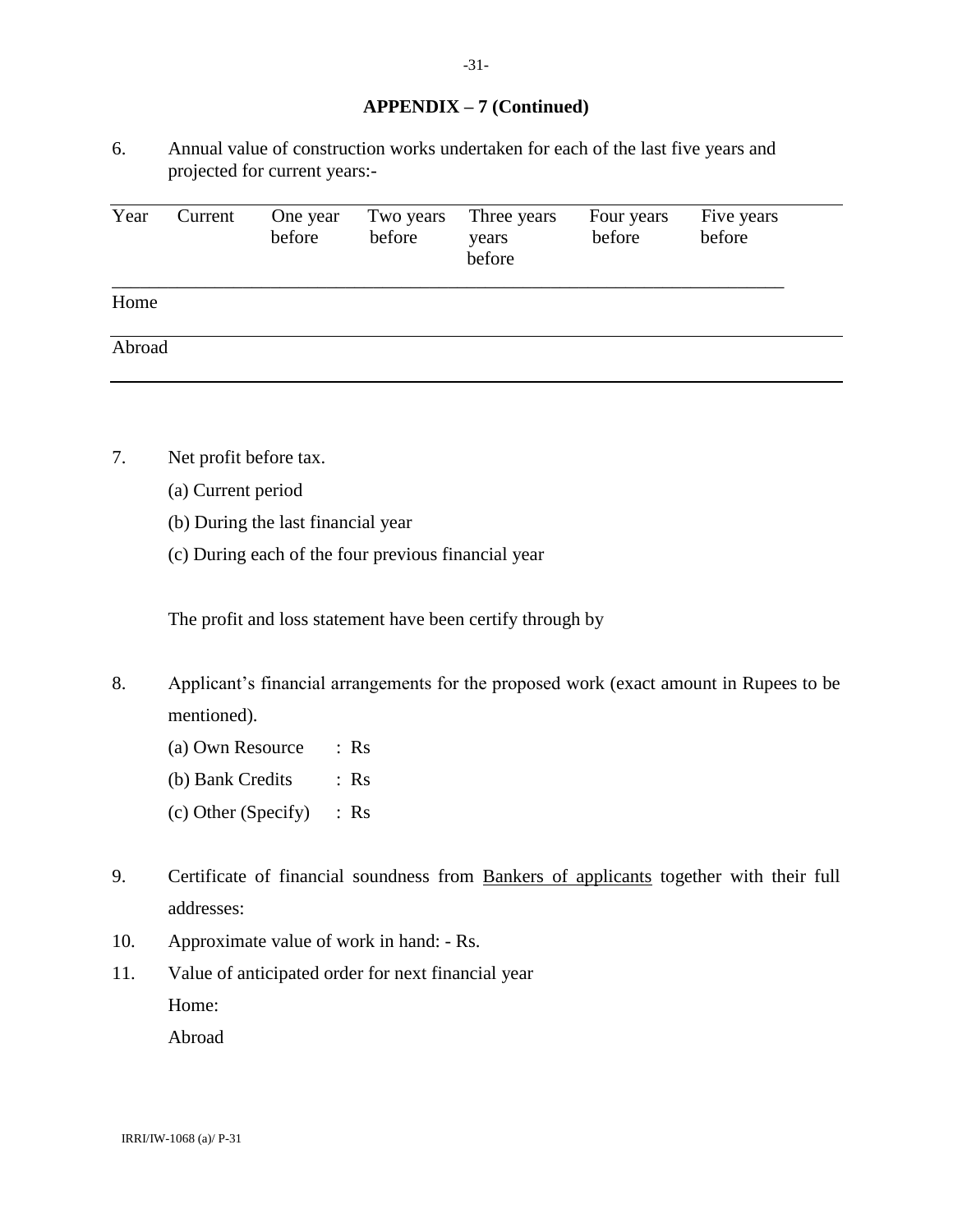## **A P P E N D I X – 7(A)**

## **ABSTRACT OF BALANCE SHEETS TO BE GIVEN BY CHARTERED ACCOUNTANT ALONGWITH THE BALANCE SHEETS**

| <b>Sl. No.</b> | Year        | <b>Annual Turnover</b> | <b>Working Capital</b> |
|----------------|-------------|------------------------|------------------------|
| 1.             | $2011 - 12$ |                        |                        |
|                |             |                        |                        |
| 2.             | $2012 - 13$ |                        |                        |
| 3.             | $2013 - 14$ |                        |                        |
| 4.             | 2014-15     |                        |                        |
| 5.             | 2015-16     |                        |                        |

NB: This sheet is to be detached and filled up and signed by Chartered Accountant and submit alongwith the balance sheets.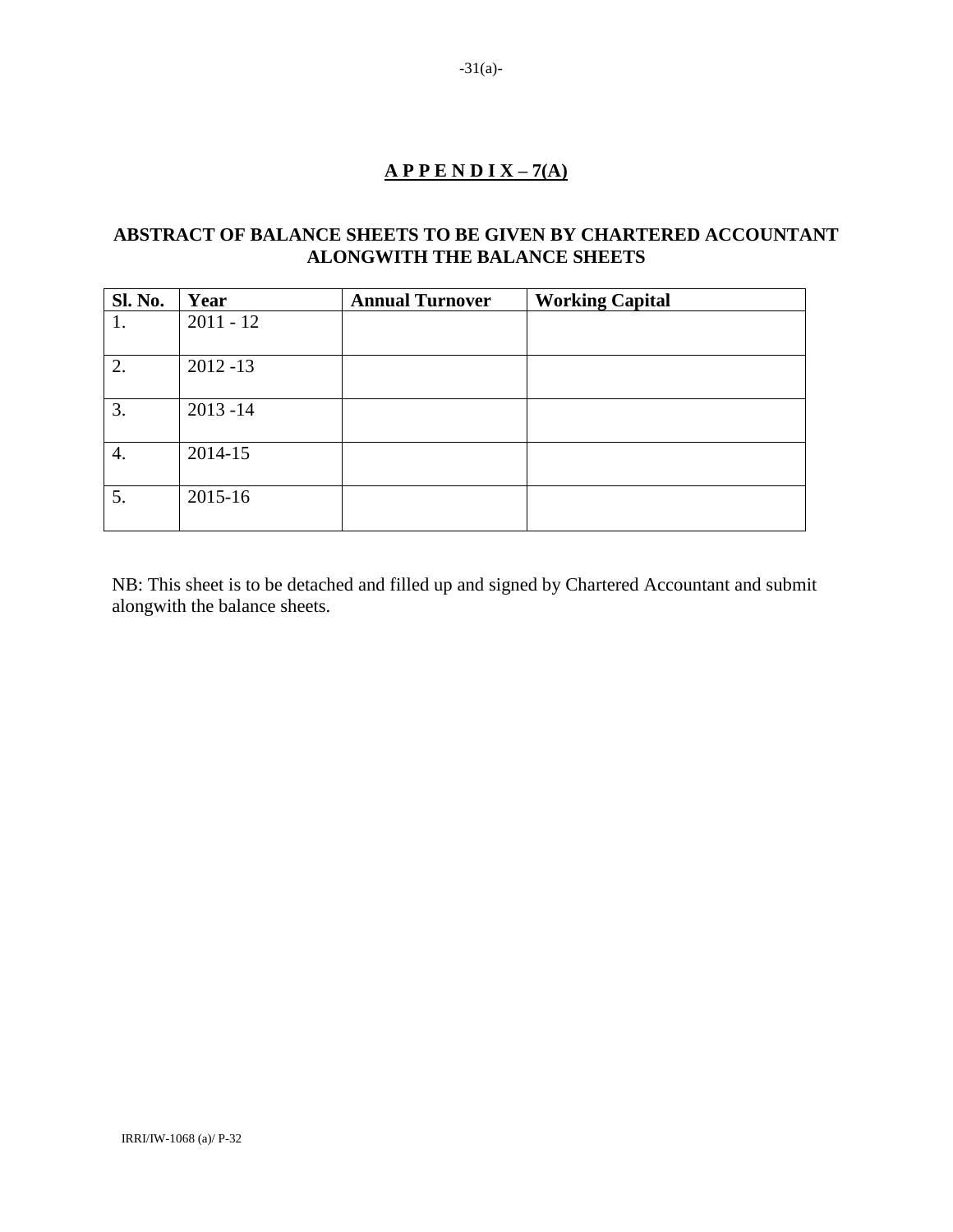## **LITIGATION**

## **LITIGATION HISTORY:**

Applicants should provide information in any history of litigation or arbitration resulting from contracts executed or currently under execution

- - - - - - - - - - - - - - - - - - - - - - - - - - - - - - - - - - - - - - - - - - - - - - - - - - - - - - - - - - - - - - Name of Applicant: - - - - - - - - - - - - - - - - - - - - - - - - - - - - - - - - - - - - - - - - - - - - - - - - - - - - - - - - - - - - - - -

| Year | Award for or<br>against the<br>applicant | Name of Client<br>cause a litigation<br>and matter in<br>dispute | Dispute amount<br>(current value in<br>Indian Rs.) | Actual awarded<br>amount in<br>Indian Rs. |
|------|------------------------------------------|------------------------------------------------------------------|----------------------------------------------------|-------------------------------------------|
|------|------------------------------------------|------------------------------------------------------------------|----------------------------------------------------|-------------------------------------------|

**Signature**

**Name in full**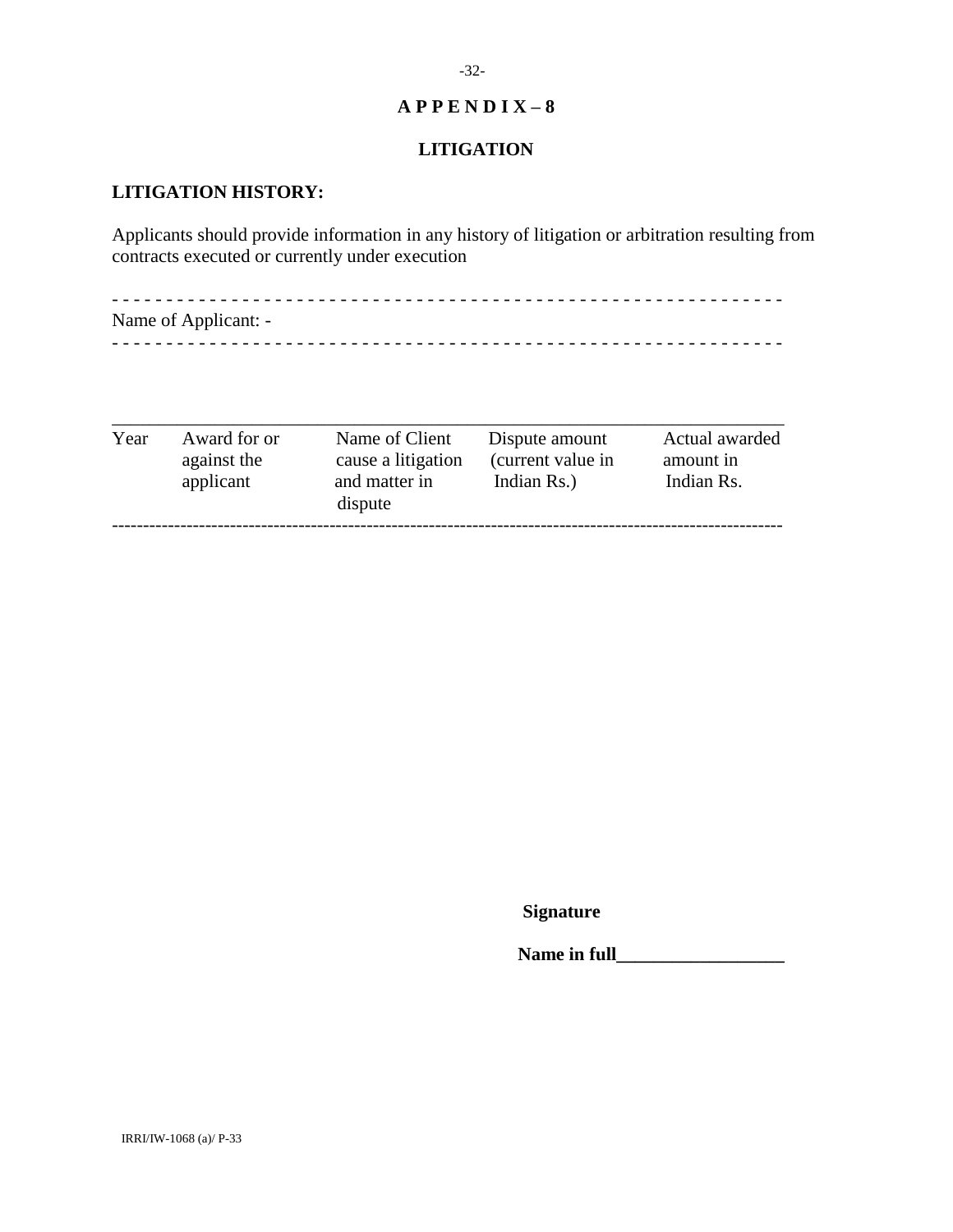## **A P P E N D I X – 8 (Continued)**

## **INFORMATION REGARDING CURRENT LITIGATION, DEBARRING/EXPELLING OF TENDERER OR ABANDONMENT OF WORK BY TENDERER**

| 1. (a)   | Does the Applicant or its constituent<br>partners have a consistent history of<br>litigation awarded against him? | Yes/No |
|----------|-------------------------------------------------------------------------------------------------------------------|--------|
| (b)      | If yes, give details:                                                                                             |        |
| 2. (a)   | Has any work awarded to the Applicant<br>been subsequently withdrawn by any<br>agency in India?                   | Yes/No |
| (b)      | If yes, give details:                                                                                             |        |
| 3. (a)   | Has the Applicant or any of its constituent<br>partners abandoned any contract work in India?                     | Yes/No |
| (b)      | If yes, give details:                                                                                             |        |
| 4. $(a)$ | Has the Applicant or any of its constituent partners<br>been declared bankrupt during the last 5 years?           | Yes/No |
| (b)      | If yes, give details:                                                                                             |        |

Note: If any information in this schedule is found to be incorrect or concealed prequalification application will be summarily rejected.

**Signature**

Name in full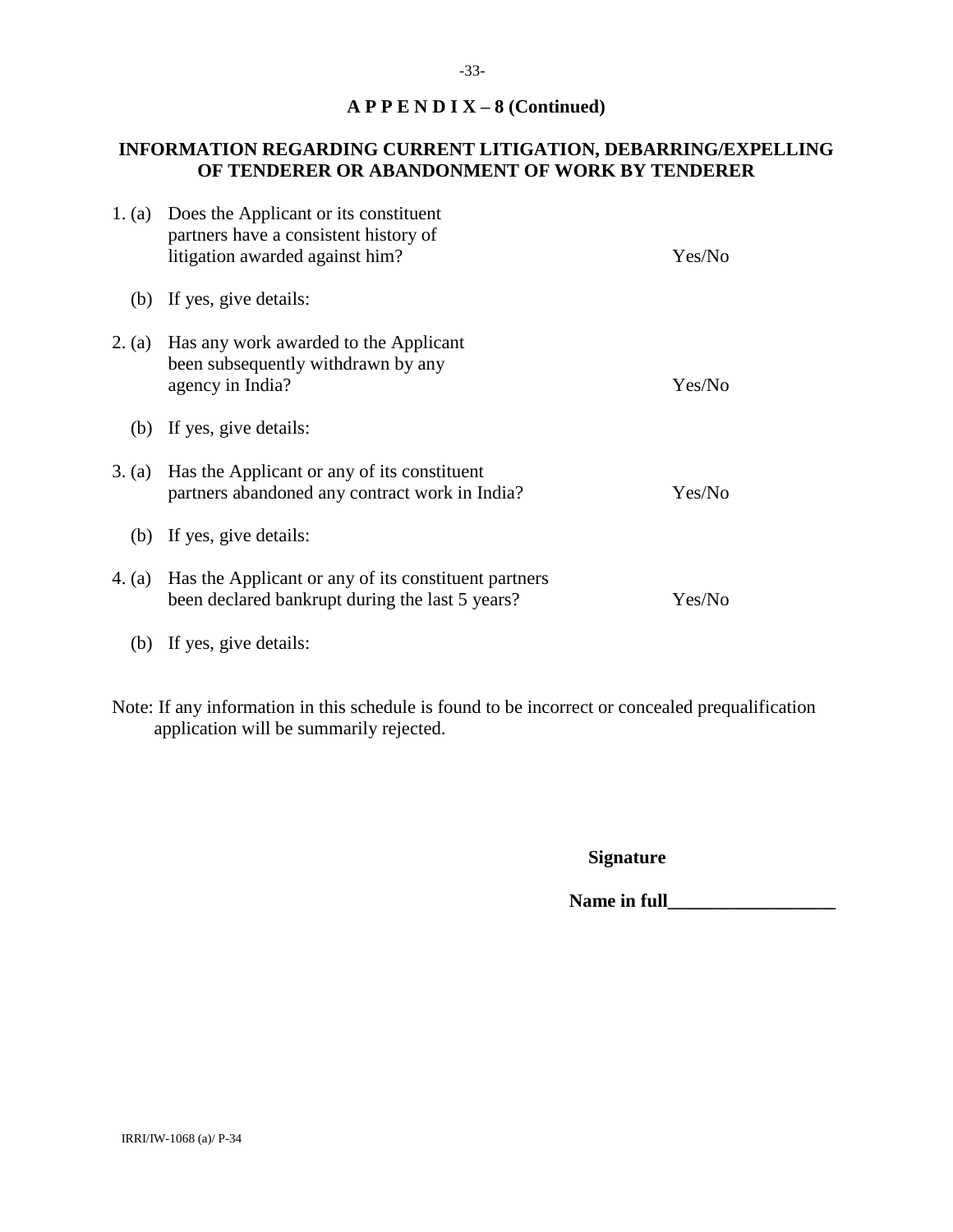### **CERTIFICATE**

This is to certify that I have read the Terms and Conditions of the Detailed Tender Notice issued by the Water Resources Department Vide No. \_\_\_\_\_\_\_\_\_\_\_\_\_\_\_\_\_\_\_\_\_\_\_\_\_\_\_\_\_\_\_\_\_\_Dt\_\_\_\_\_\_\_\_\_\_\_\_\_\_\_ and I have quoted my rates taking into consideration the recovery rates of stock materials as per current issue rate of the Division and the terms and conditions as at page…… to …..of the above Detailed Tender Notice.

This is also to certify that I have also taken into consideration the Forest Royalty and minor minerals.

| Witness |  |
|---------|--|
|         |  |
|         |  |
|         |  |
|         |  |
|         |  |

Date Date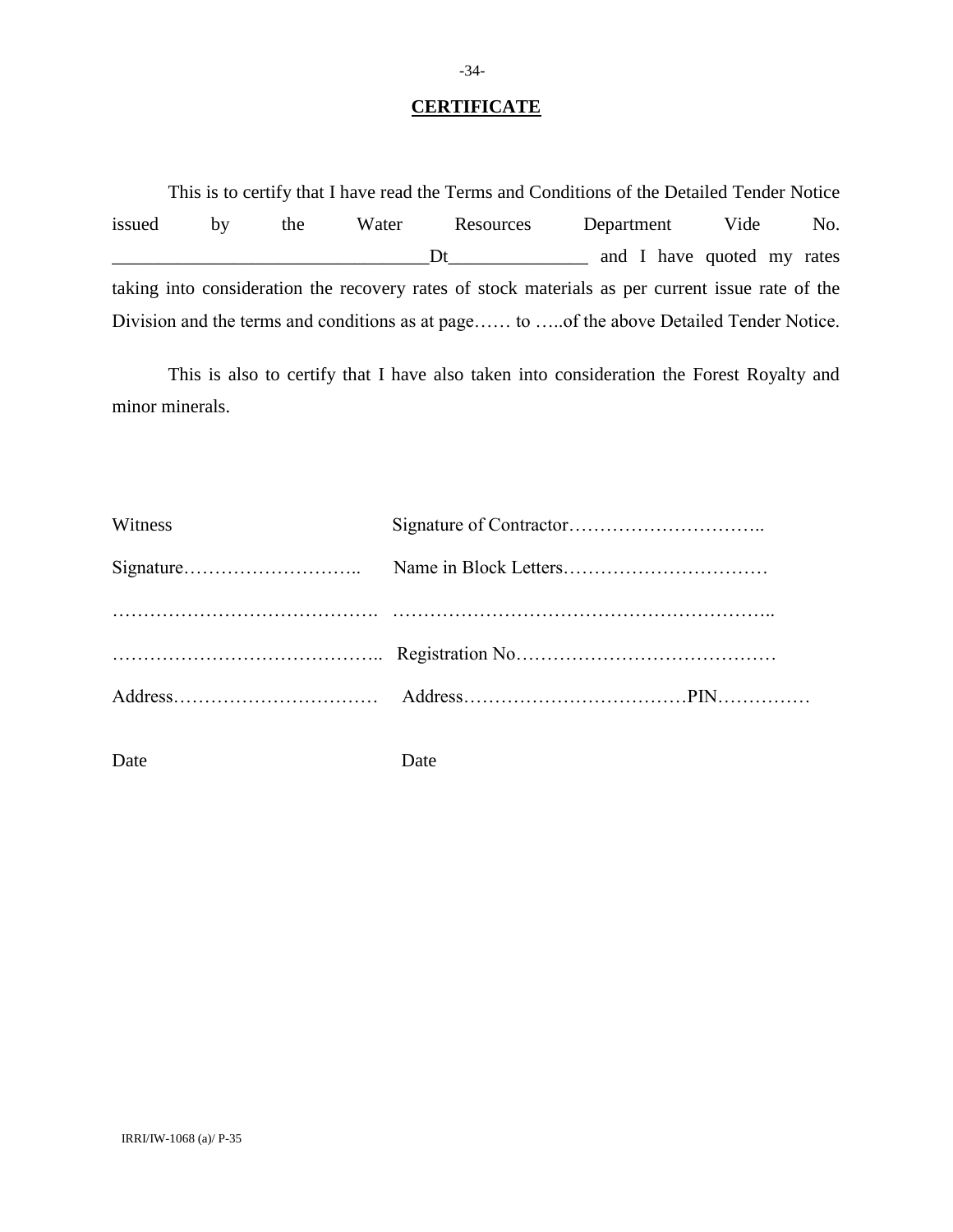I do here by declare that the work will be done by myself and also declare that the signature in all pages of the tender papers are signed by me.

| Full name of contractor |
|-------------------------|
|                         |
| Full address            |

PIN \_\_\_\_\_\_\_\_\_\_\_\_\_\_\_\_\_\_\_\_\_\_\_\_\_\_\_\_\_\_\_\_\_\_\_\_\_

Registration No: \_\_\_\_\_\_\_\_\_\_\_\_\_\_\_\_\_\_\_\_\_\_\_\_\_\_\_\_\_\_\_\_\_\_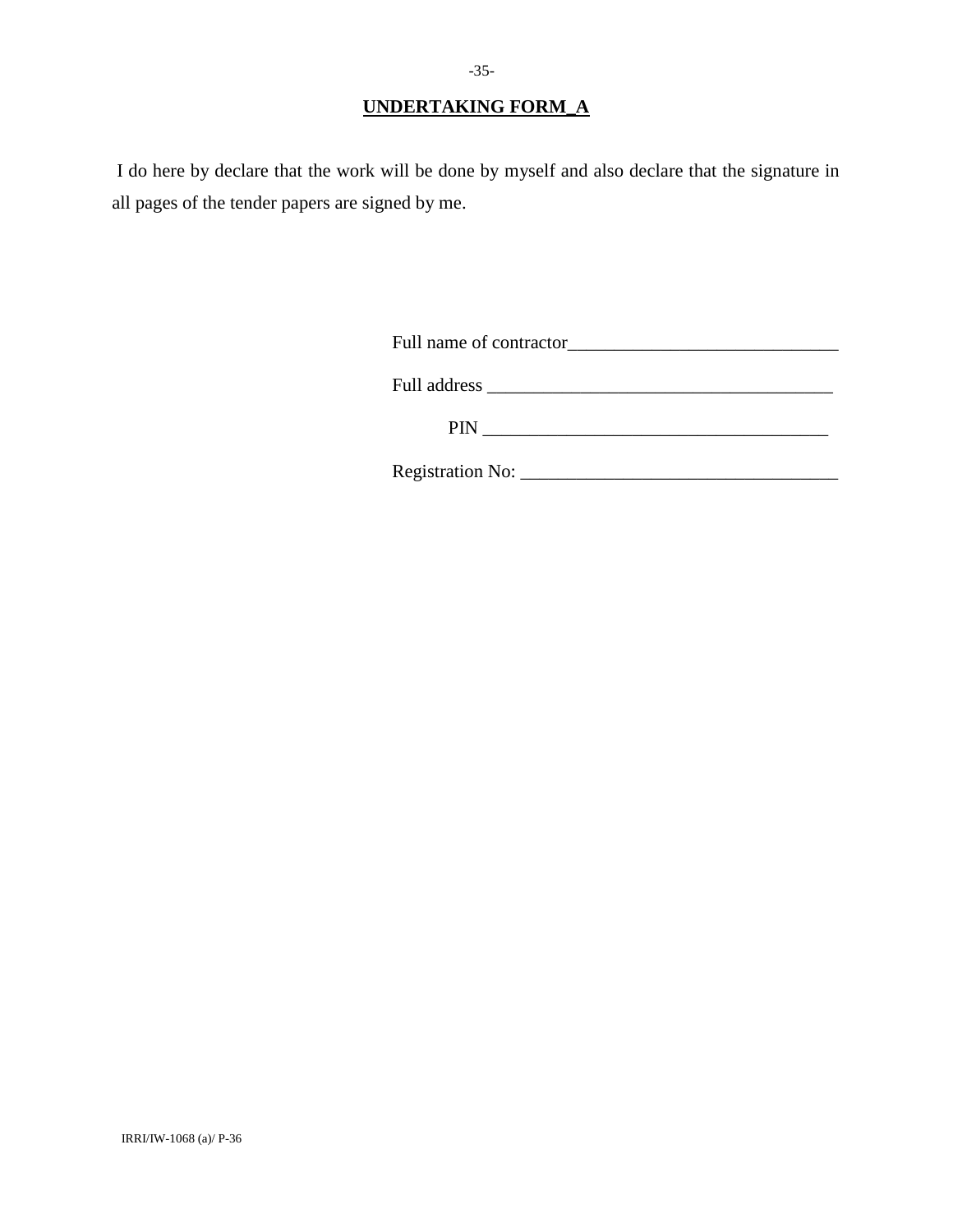# **Tender Documents for Sealed cover "B"**

**NAME OF WORK:**

## **DETAIL**

| <b>GROUP No.</b> | <b>ITEMS OF</b><br><b>WORK</b> | <b>ESTIMATED</b><br><b>AMOUNT</b> | <b>REMARKS</b> |
|------------------|--------------------------------|-----------------------------------|----------------|
|                  |                                |                                   |                |

**Contractor's Signature**